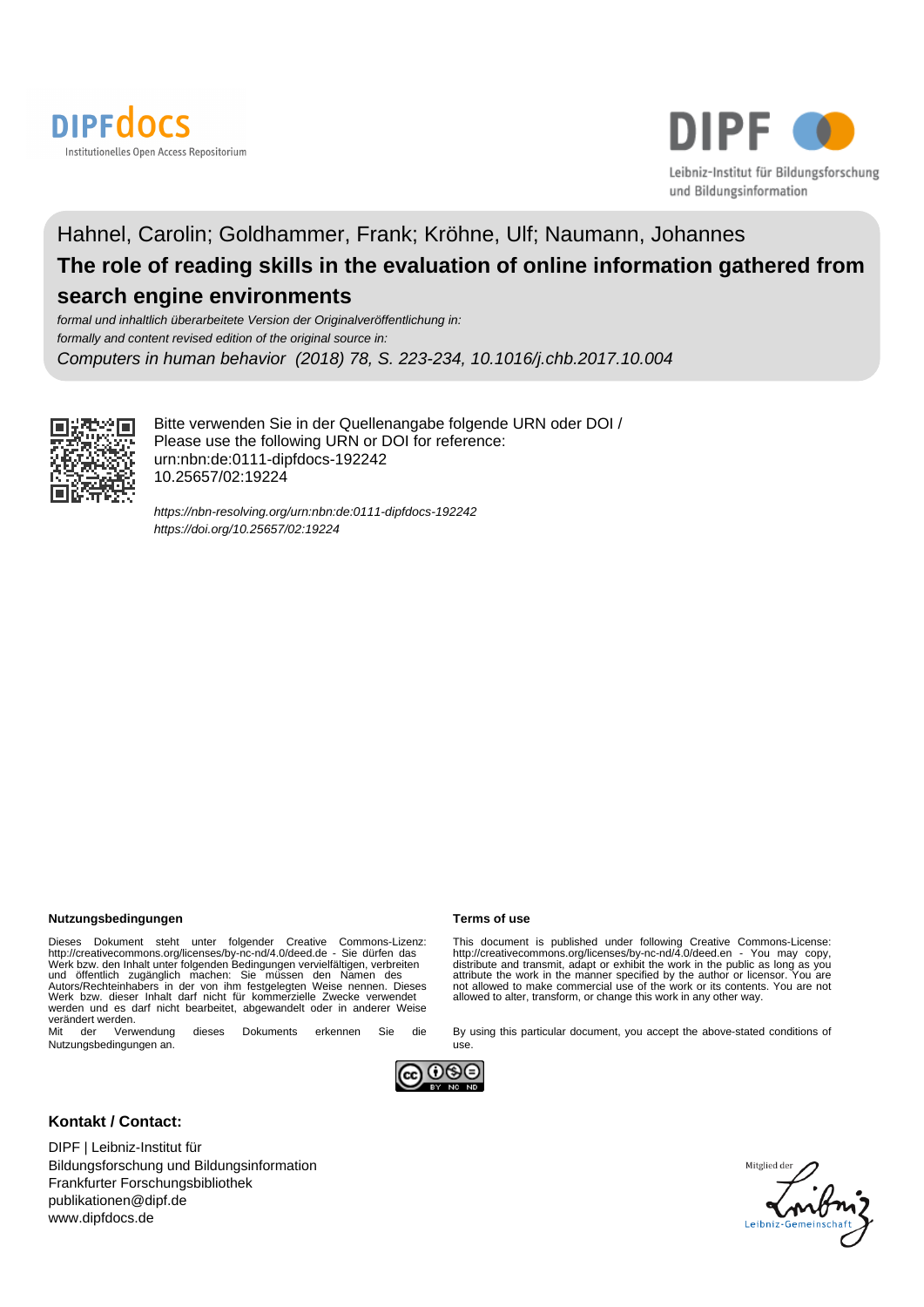## **The role of reading skills for the evaluation of online information gathered from search engine environments**

Carolin Hahnel <sup>ab</sup>, Frank Goldhammer <sup>ab</sup>, Ulf Kröhne<sup>a</sup>, & Johannes Naumann<sup>c</sup>

<sup>a</sup> German Institute for International Educational Research (DIPF), Frankfurt am Main, Germany <sup>b</sup> Centre for International Student Assessment (ZIB), Germany <sup>c</sup> Goethe University Frankfurt am Main, Germany

Correspondence concerning this article should be addressed to: Carolin Hahnel, German Institute for International Educational Research (DIPF) Schlossstraße 29, 60486 Frankfurt am Main, Germany Phone: +49 69 24 708 727 E-mail: hahnel@dipf.de

### **Acknowledgements**

This research was funded by the Centre for International Student Assessment (ZIB) in Germany.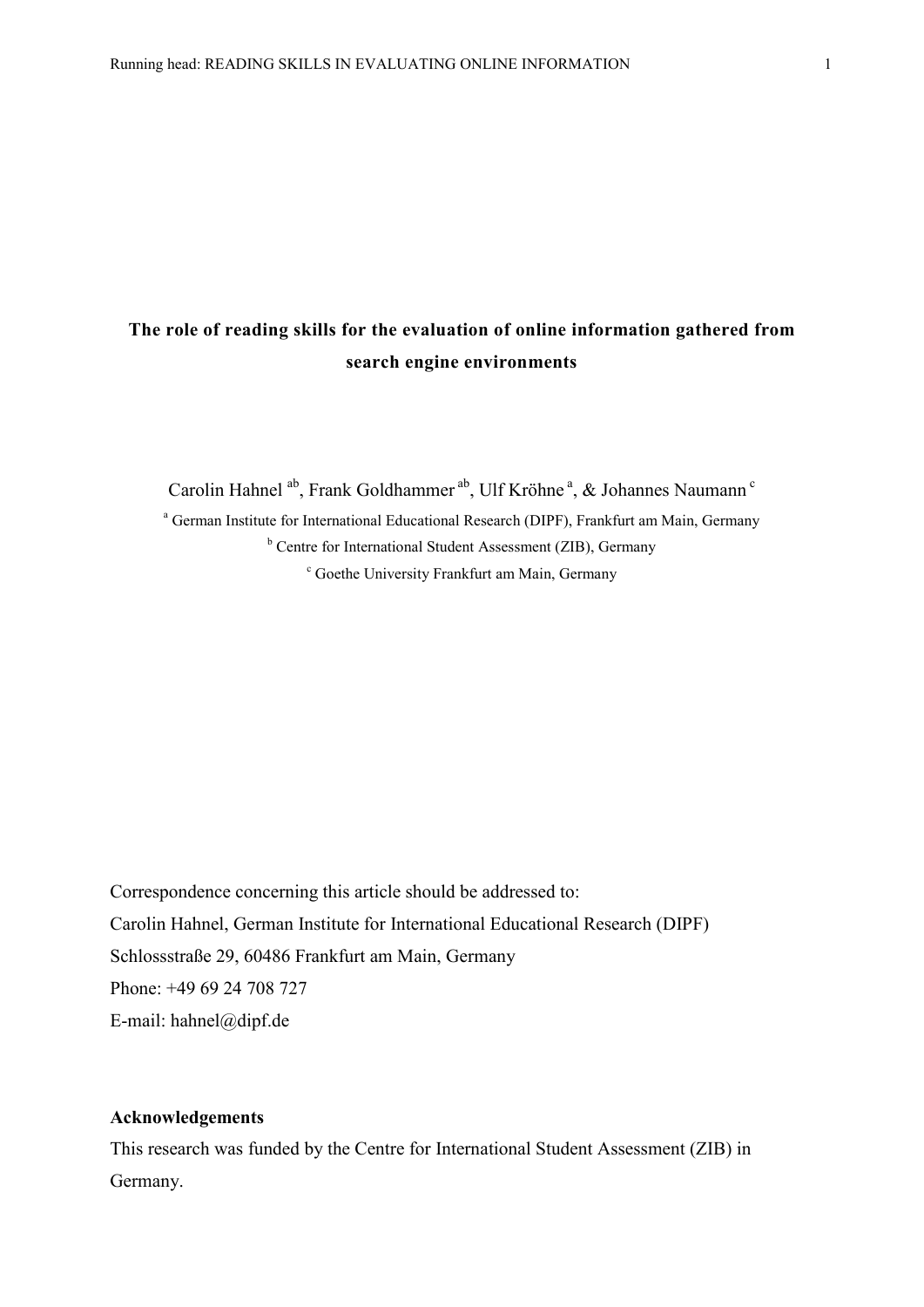#### **Abstract**

A critical evaluation to find useful information is essential when doing a web search. In this study, we investigated this evaluation skill of secondary school students, based on their behavior in selecting hyperlinks from a search engine result page (SERP). To clarify the role of reading for the evaluation of online information, we additionally assessed students' individual reading skills on word, sentence, and text level. Data of 416 15-year-old students participating in a computer based German add-on study to the *Programme for International Student Assessment* (PISA) in 2012 were investigated. Using generalized linear mixed models (GLMMs), effects of reading skills on the skill to evaluate online information were found. These effects were influenced by the similarity of SERP hyperlinks in relevance and students' navigation to subsequent SERPs or websites. The results are interpreted as skilled readers are able to allocate their cognitive resources more efficiently than less skilled readers when evaluating online information. Implications are discussed in terms of underlying cognitive processes in making web search decisions.

**Keywords:** evaluating online information; hyperlink selection; reading; semantic similarity; navigation behavior.

#### **Highlights:**

- Secondary school students' skill to evaluate online information was examined.
- Reading skills on word, sentence, and text level predicted students' link selection.
- Reading skills allowed better selection, the more the links varied semantically.
- Students selected more adequate hyperlinks when they accessed further information.
- Reading skills facilitated the evaluation when further information was accessed.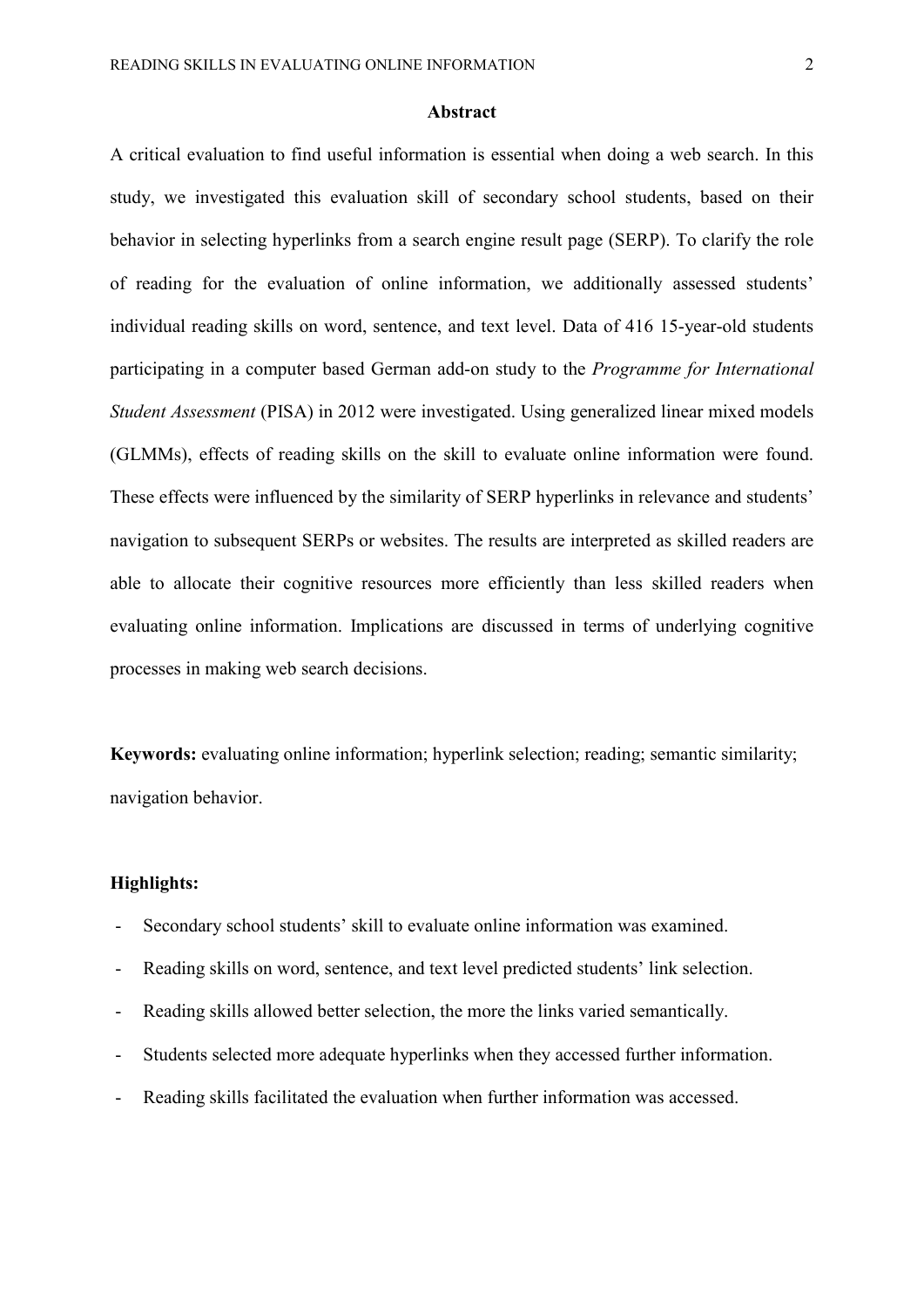Search engines have become a ubiquitous tool in using the World Wide Web. As a broad information resource, they provide easy access for web users who seek information for any purpose, such as educational, occupational, and private. Search engine environments are frequently used by secondary school students (e.g., Feierabend, Karg & Rathgeb, 2013; OECD [Organisation for Economic Co-operation and Development], 2011).Yet, they reveal a vast amount of information considerably varying in relevance and quality. A critical evaluation of information in terms of relevance and credibility is crucial since an incorrect use of information can result in inappropriate decisions and serious consequences (Brand-Gruwel & Stadtler, 2011). Many students, though, show difficulties in selecting adequate online information (e.g., Brand-Gruwel, Wopereis & Walraven, 2009; Lucassen, Muilwijk, Noordzij & Schraagen, 2013; Walraven, Brand-Gruwel & Boshuizen, 2008).

Evaluating the appropriateness of information for solving a search task requires information to be identified and comprehended. Students and even adults differ in their reading proficiency on word, sentence, and text level (e.g., Perfetti 2007; Sabatini, 2015) which raises questions of whether and how reading skills affect their selection of online information. Therefore, the present study seeks to shed light on the role of reading as a conditioning factor of success when evaluating information from search engine result pages (SERPs). We investigated whether or not hierarchically related reading skills on word, sentence, and text level affect students' evaluation of online information. Furthermore, we examined if these reading effects were influenced by characteristics of SERP hyperlinks and individual user behavior of students. As characteristic of SERP hyperlinks, we considered how similar they were in terms of their relevance to a search task. As individual user behavior, students' navigation behavior to other SERPs as well as to websites connected to SERP hyperlinks was investigated.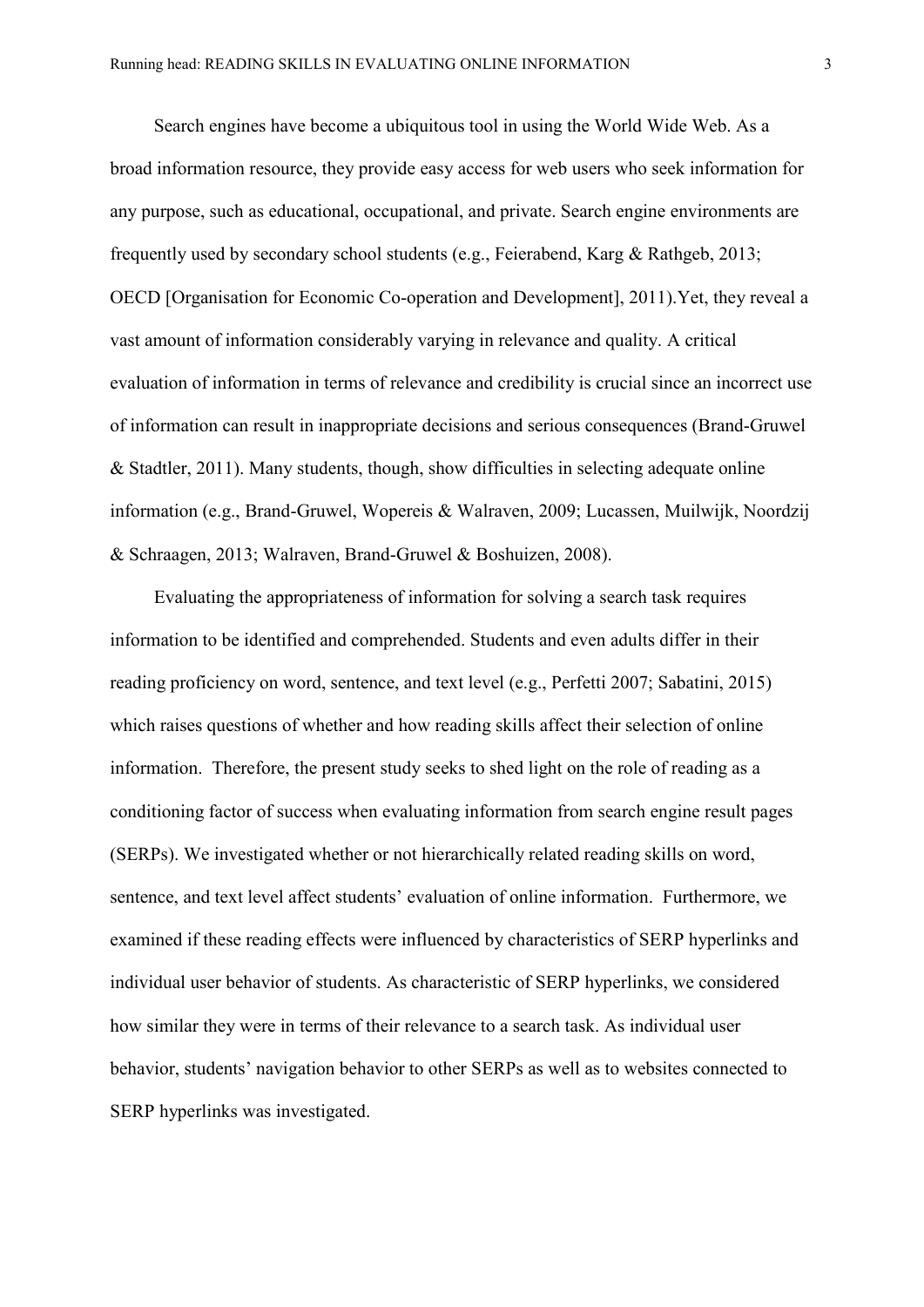#### *1.1 Reading and processing web search information*

An information-based web search usually starts by identifying a gap of knowledge (cf. Brand-Gruwel et al., 2009; Gerjets, Kammerer & Werner, 2011). Web users define a search task, verbalize a query, and enter it into a chosen search engine like Google. A SERP appears that lists several text abstracts with hyperlinks leading to websites of potential interest. Search engines offer a first classification but it is people who need to decide if the listed information meets the requirements of their search task. Therefore, web users are assumed to use criteria of information relevance and credibility affecting their processing and efforts in evaluating online information (Flanagin & Metzger, 2007; Metzger, 2007; Hilligoss & Rieh, 2008; Rieh, 2002). According to dual processing theory (Evans, 2008; Wirth, Böcking, Karnowski, & von Pape, 2007), web users will evaluate SERP information either heuristically or systematically. Systematic processing means web users perform an extensive evaluation of collected information, based on various characteristics (e.g., topic relevance, trustworthiness, completeness; Salmerón, Kammerer & García-Carrión, 2013). These processes are slow and deliberate, making them cognitively demanding. Especially when dealing with the "information flood" provided by search engines, mental costs of thorough search might be severe (Rieh, Kim, & Markey, 2012). In contrast, heuristic processing is fast and automatic and demands fewer cognitive resources to operate (Gigerenzer & Gaissmaier, 2011), but only focuses on limited characteristics of existing information (e.g., does information confirms one's expectation; Metzger, Flanagin, & Medders, 2010) that might be insufficient for adequate information selection.

When evaluating online information, reading is the essential component in receiving and processing written information. While reading, individuals are assumed to actively construct a mental representation that integrates a text representation of word structures and propositional meaning with one's general knowledge (Kintsch, 1998; Perfetti & Stafura, 2014; Rouet, 2006). This process is supposed to be semi-hierarchically organized on word,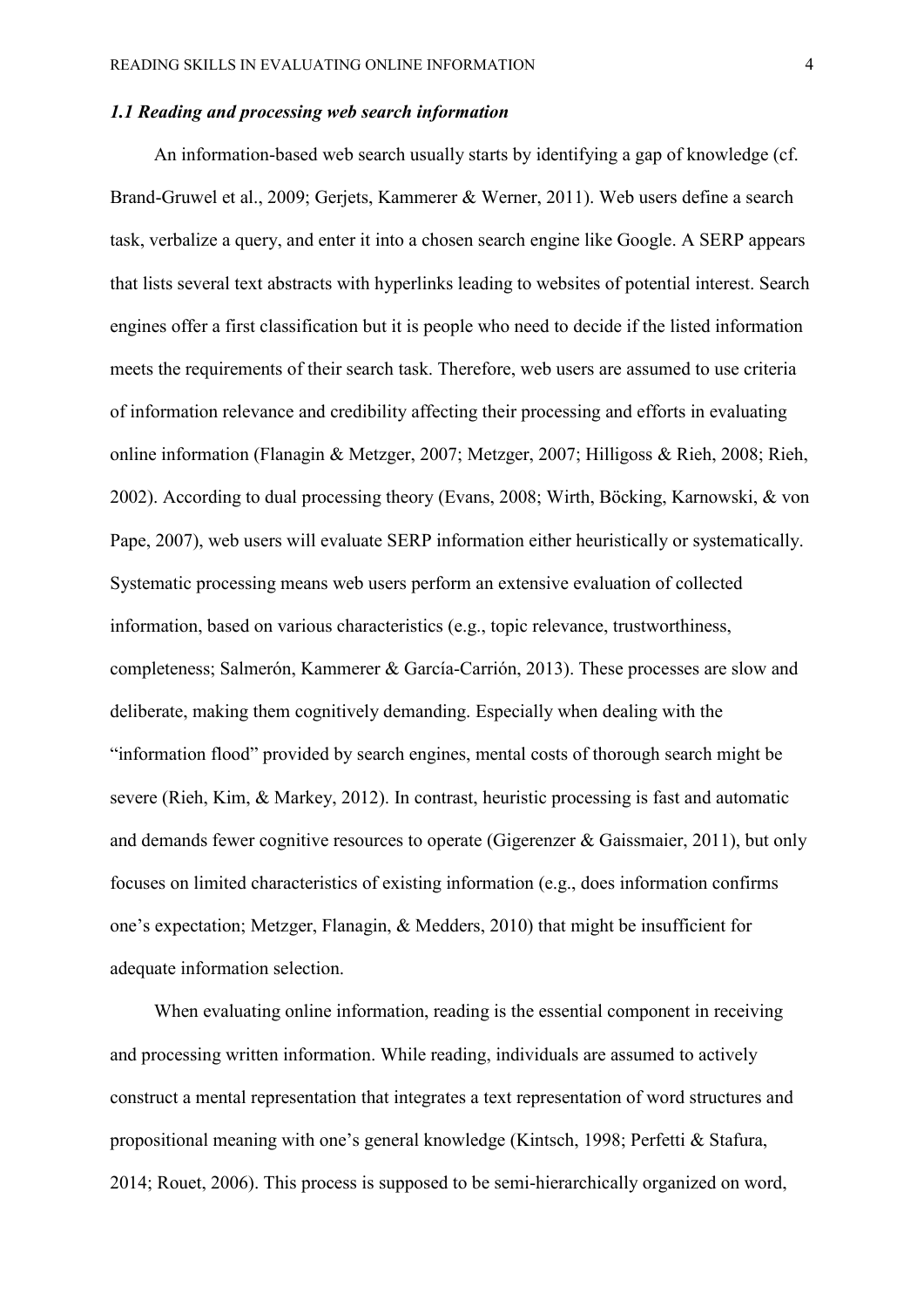sentence, and text level (e.g., Hamilton, Freed & Long, 2013; Perfetti & Stafura, 2014; Richter, Isberner, Naumann & Kutzner, 2012). For experienced readers, basic reading activities like lexical access and propositional integration occur automatically (Perfetti, 2007; Samuels & Flor, 1997; Walczyk, 2000). Nevertheless, controlled processes (e.g., reflection, evaluation of text) are necessary for deep elaboration of text meaning.

In web search, SERP information is usually presented in fragmented hyperlink abstracts, requiring readers to make selections based on sparse information. If web information is interpreted improperly, web users will come to incorrect conclusions in their evaluations, among other consequences. Since verbal SERP information is often just skimmed for keywords and phrases (Coiro & Dobler, 2007; Salmerón, Naumann, García & Fajardo, 2016), skills in retrieving meaning and comprehension are indispensable. For example, Rouet, Ros, Goumi, Macedo-Rouet and Dinet (2011) found that students matching for exact words selected more irrelevant link titles than students using semantic cues. Using surface cues like in word matching might spare cognitive resources, but it is often not an appropriate heuristic strategy for assessing the relevance of information.

### *1.2 Influences of the information basis*

The way of individual information processing can be influenced by semantic and structural characteristics of information. Web users, for example, invested more time and cognitive resources in the evaluation of online information when heuristic expectations about hyperlinks concerning their order (Pan, Hembrooke, Joachims, Lorigo, Gay & Granka, 2007) or presentation format (Kammerer & Gerjets, 2014) were not met (Metzger et al., 2010). According to current models of web navigation (e.g., CoLiDeS+; Juvina & van Oostendorp, 2008), hyperlink selection is driven by the semantic similarity – or information scent – between presented information and a pursued search task (Blackmon, 2012). Information scent is assumed to be delivered by the hyperlink's abstract or contextual cues like page arrangements. Empirically, web users selected nearly perfectly adequate hyperlinks from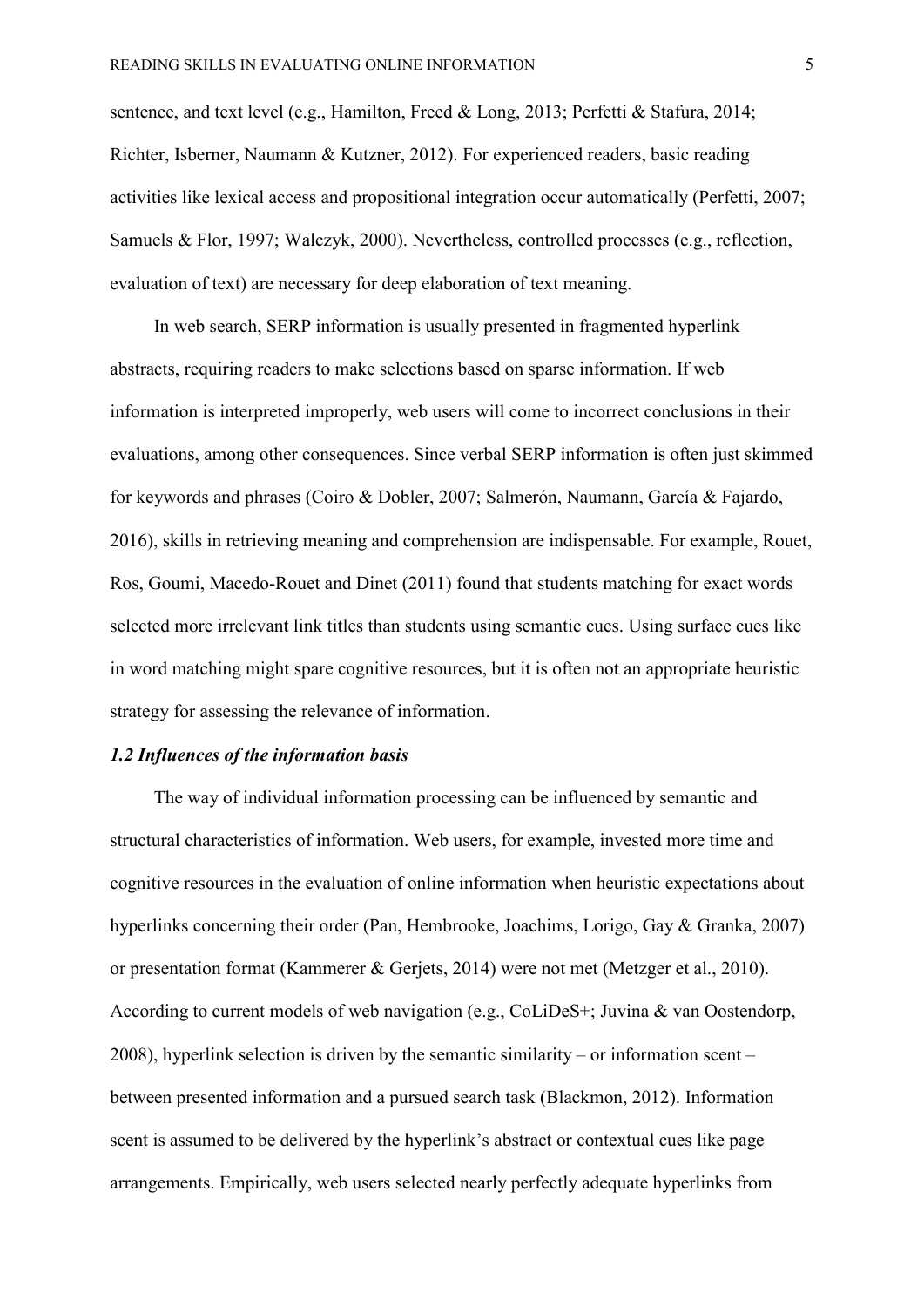websites if information was semantically close to a search task (Blackmon, 2012). Since proficient readers are able to retrieve meaning accurately, quickly and with lower mental effort (Samuels & Flor, 1997; Walczyk, 2000), they might have an advantage over less skilled readers in identifying relevant information. This could be especially the case when the taskspecific relevance of information is comparably easy to identify and web users are not in need to extensively allocate their cognitive resources. For example, when seeking for information about migraine to prepare a talk in biology class, the relevance of advertisements for new pharmaceuticals would be easier to distinguish as irrelevant material than news reports of medicals journals. Although both information sources share the same keywords ("migraine"), the hyperlink context informs the web user about the proximity to the search goal. In case that all hyperlinks are semantically close to a search task, web users will rather take other criteria into account to judge the usefulness of particular information sources (e.g., layout cues, prior content knowledge, or personal experiences to determine if information from Wikipedia is as good as from medical journals for completing a specific search tasks).

From a structural perspective, readers create actively their own information basis by deciding which information to read and which not. The selection of text (fragments) including page transitions in hypertext is often connoted with the concept of navigation (Lawless & Schrader, 2008). For digital text in general, students' navigation behavior was found to be an important predictor of their comprehension (e.g., Hahnel, Goldhammer, Naumann & Kröhne, 2016; Naumann, Richter, Christmann & Groeben, 2008; Salmerón, Cañas, Kintsch & Farjado, 2005). For web search in particular, though, students often look intensively at the first three search results on a SERP, but mainly ignore the rest (Pan et al., 2007), and visits over and above the first result page are often not even performed (Van Deursen & van Dijk, 2009). When using a search engine, students can navigate from a SERP to other ones or click on SERP hyperlinks to visit the websites connected. Navigation to other SERPs can be required when no suitable information is found on a previous SERP and a search query is not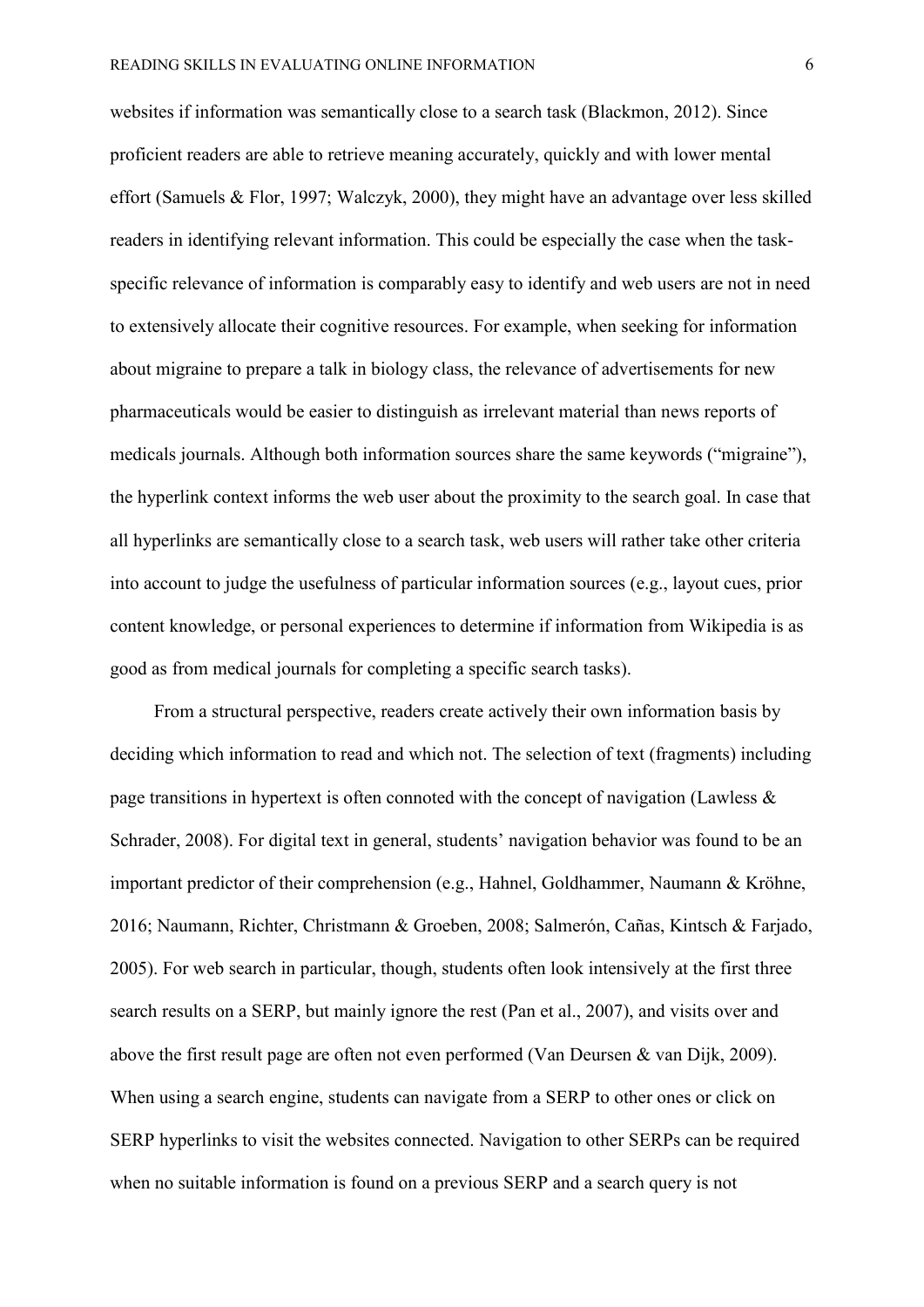reformulated. Navigation to websites of SERP hyperlinks, in contrast, might be needed for further inspection of information confirming or rejecting its relevance. However, enriching the information basis of text generally increases the complexity in reading processes and draws upon limited cognitive resources (cf. DeStefano & LeFevre, 2007; Hamilton et al., 2013; Liu, Chin, Payne, Fu, Morrow & Stine-Morrow, 2016; Perfetti & Stafura, 2014). Therefore, skilled readers might have an advantage over poor readers when more information is encountered.

#### *1.3 Study rationale*

This study aims at investigating how individual differences in reading skills on word, sentence, and text level affect the selection of information from SERPs and whether these relations are influenced by semantic and structural characteristic of information. Web users might identify relevant web information by just scanning links for semantically relevant keywords, but also by comparing and weighting the content of several hyperlink entries against each other. Therefore, we expected that reading skills on word, sentence, and text level predict positively information selection from SERPs (H1). Web users are likely to select information that is semantically close to their search task. Compared to poor readers, though, proficient readers might make better hyperlink selections because they invest less cognitive resources in text processing. This might be especially true when relevant hyperlinks are easily to distinguish from non-relevant hyperlinks. Therefore, positive effects of reading skills on evaluating online information should be more pronounced, the more the SERP hyperlink abstracts vary in their relevance to a search task (H2). Web users' navigation to other pages determines the information basis for their selection of online information. Examining hyperlinks by checking other available alternatives (i.e., navigation to other SERPs) or verifying its fit to a search task (i.e., navigation to SERP websites) should positively predict students' evaluation of online information (H3). Since students encounter new written information through navigation, though, skilled readers should be at advantage over less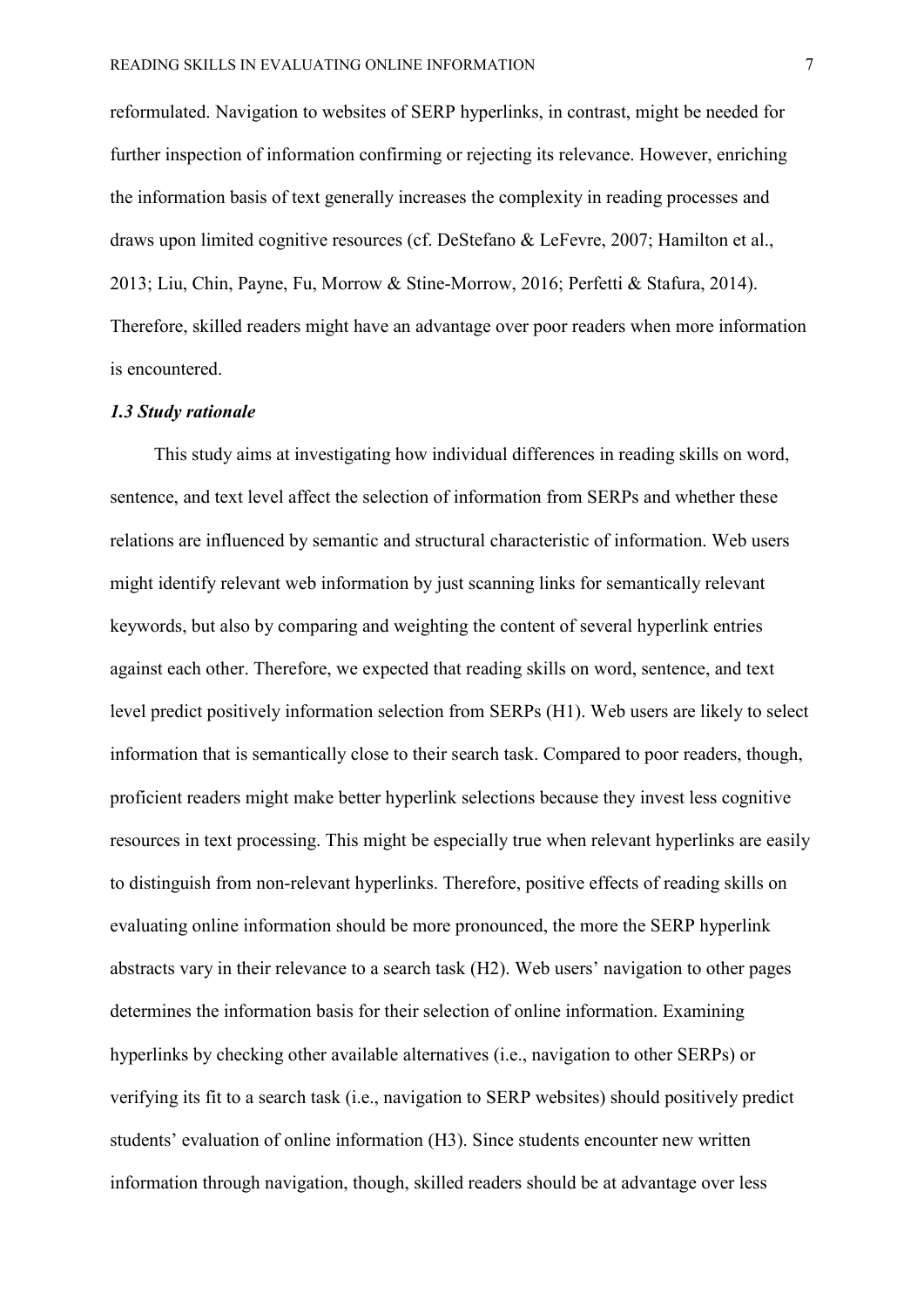skilled readers since they can process text information more efficiently. Therefore, we expected the relation of reading skills and evaluating online to increase when students navigate to other SERPs or SERP websites (H4).

#### **Method**

#### *2.1 Sample*

The analyzed data originated from a subsample of the *Programme for International Student Assessment* 2012 (PISA; OECD, 2013). Participating students were randomly sampled from a systematic sample of schools having 15-year-old students (details see OECD, 2014). For hypotheses testing, the data of 416 German students from 75 schools were considered (45.19% female,  $M_{\text{age}} = 15.84$ ,  $SD_{\text{age}} = 0.29$ ) who participated in PISA 2012 as well as in a national add-on study on computer based assessment (CBA).

#### *2.2 Measures*

#### *2.2.1 Evaluating online information*

The 16 items of the Test for the Evaluation of Online Information (TEO; Pfaff & Goldhammer, 2010) were used to measure individual skill in evaluating online information. The items simulate a search task together with a corresponding SERP (Figure 1). Search tasks vary from rather information-oriented (e.g., preparing a talk on autoimmune diseases for biology class) to problem-focused contents (e.g., seeking information about how to change a bicycle chain; see Appendix). The topics were chosen assuming students to have little or no prior knowledge about the content. Four TEO items displayed one SERP containing six hyperlinks; another four items provided an additional second SERP containing ten links in total. The remaining eight items consisted of a SERP of three or five hyperlinks leading to subsequent websites. The websites were static (e.g., hyperlinks, buttons, or menu entries were inactive). Task-specific and general instructions were presented on the left screen side.

Insert Figure 1 about here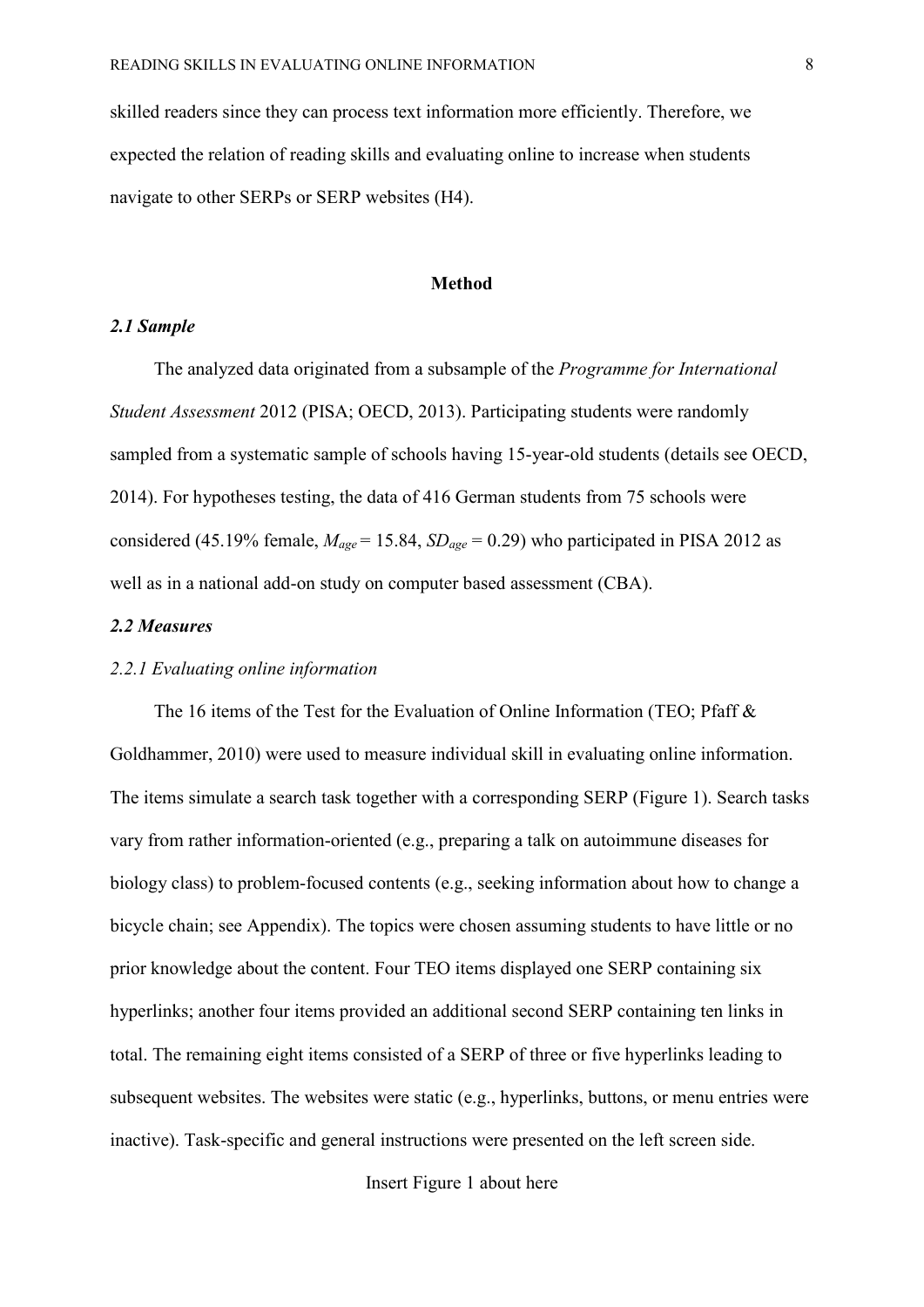*2.2.1.1 Dependent variable.* Students were requested to select the most informative and credible SERP hyperlink given a particular search task. They were asked to work as accurately and quickly as possible. Students' responses were scored by a pre-defined dichotomous scoring scheme (incorrect vs. correct). The dichotomous responses served as dependent variable to model the students' probability of successful item solution (see section 2.4 Data Analysis).

*2.2.1.2 SERP characteristics.* In order to determine to what extent SERP hyperlinks differ in their relevance to the search task, we built the indicator 'variability in relevance' as independent item variable. We asked 7 PhD students (85.71% female;  $M_{\text{age}} = 29.43$ ,  $SD_{\text{age}} =$ 3.41) with a background in computer based assessment to rate each of the in total 96 hyperlinks. On a 4-point Likert scale, they were asked to rate how relevant a particular hyperlink is for a given search task ( $0 = \text{`not at all relevant'}$  to  $3 = \text{`absolutely relevant'}$ ). Kendall's coefficient of concordance for ordinal data revealed an acceptable interrater agreement ( $W_t = .69$ ). The ratings were averaged across raters for each hyperlink and their variances were determined for each item. A high variability in an item points out that hyperlinks are highly distinguishable in relevance and heterogeneous in their semantic fit to a search task (*z*-standardized; *Min* = -1.91, *Max* = 1.86; Appendix).

*2.2.1.3 Navigation behavior.* Dichotomous indicators of navigation behavior reflected whether or not students performed a page transition at least once – either a transition to a second SERP or to SERP link websites. Therefore, they could only be derived for the four items containing two SERPs as well as the 8 items containing one SERP with websites (Appendix).

#### *2.2.2 Reading skills on word and sentence level*

To measure reading skills on word and sentence level, two subscales of the ProDi-L reading inventory were used (Richter et al., 2012). A lexical decision task assessed students' word recognition, asking whether a presented letter combination was a word or not (16 words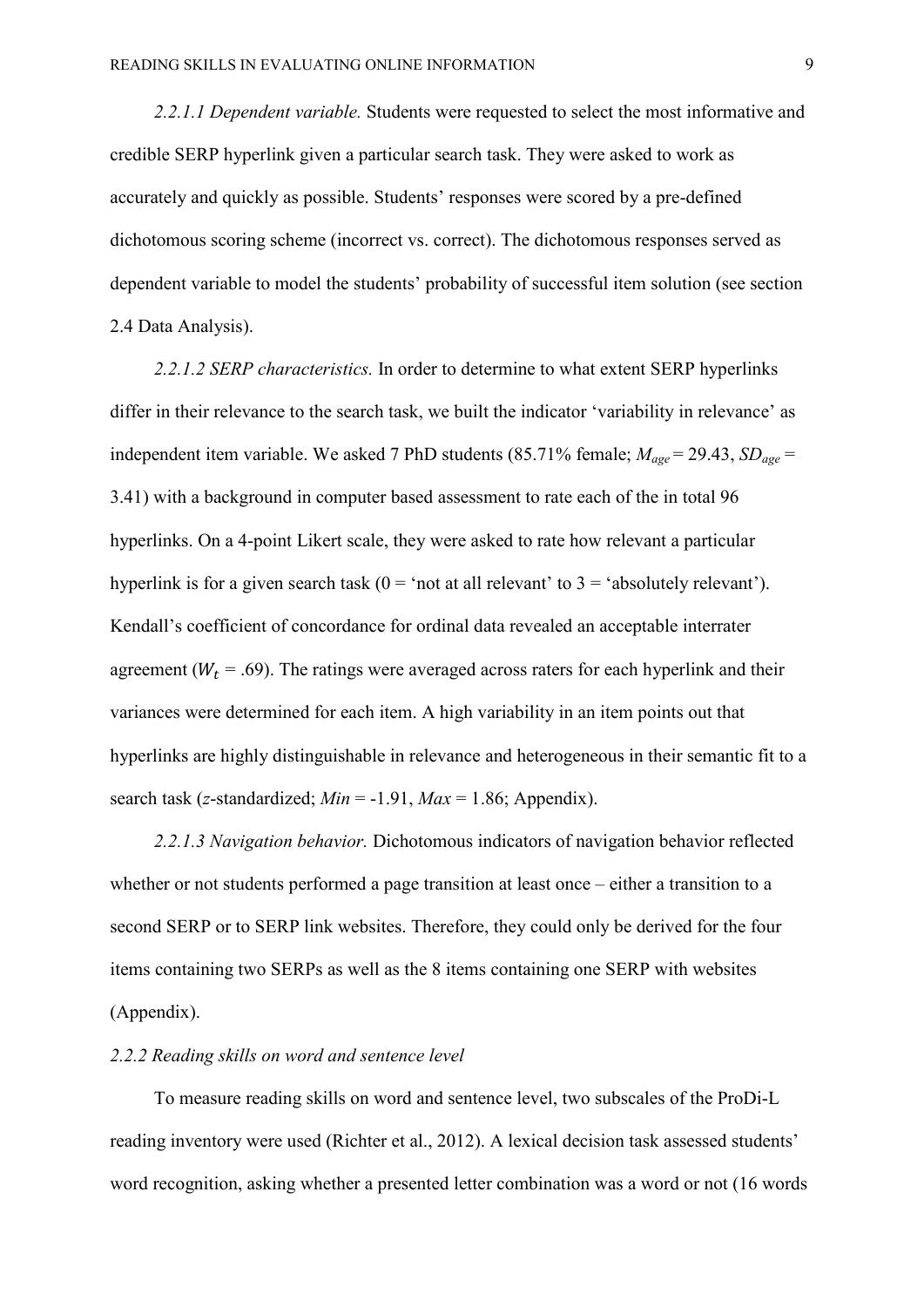vs. 16 non-words). The length of the stimulus material was about 3 to 10 letters and 1 to 3 syllables. Words were nouns varying in type, frequency, regularity, and amount of orthographic neighbors. Non-words were created to vary orthographically and phonologically (e.g., changing the onset, "bame" instead of "name"; cf. Balota, Cortese, Sergent-Marshall & Yap, 2004). Using a sentence verification task, semantic integration was assessed in students. They were asked if a presented sentence was either true or false (12 true vs. 12 false sentences; e.g., "Sugar is sweet", "A cactus is a little furry animal"). Stimuli varied in their number of propositions and semantic abstractness. The sentence length varied between 16 to 61 characters and 1 to 3 propositions. Items of both tests were presented successively on a laptop screen. Students were asked to respond as accurately and quickly as possible. Their dichotomously coded responses (correct vs. incorrect) as well as their reaction times were collected.

The ProDi-L reading tests were originally developed for primary school children. To have skill indicators that comprise both students' response accuracy and processing speed, drift rates were derived from diffusion models as skill indicators (Ratcliff, Gomez & McKoon, 2004; Schroeder, 2011). Diffusion models are based on the assumption that a decision results from an accumulation process of information over time. To decide between two response alternatives, information about a presented stimulus is collected until a defined decision criterion is reached. As a consequence, associated response behavior is shown (e.g., a student recognizes "hedgehog" as a word and responds with "word"). The efficiency of the information accumulation process is the drift rate. Individuals with higher drift rates show faster and a more accurate decision behavior than individuals with lower drift rates (Voss, Rothermund & Voss, 2004). Using the software *fast-dm* (Voss & Voss, 2007), the drift rates for students' word recognition and semantic integration were estimated. High scores reflected that students were more accurate and faster in retrieving words from their mental lexicon and evaluating the semantic context of short statements, respectively.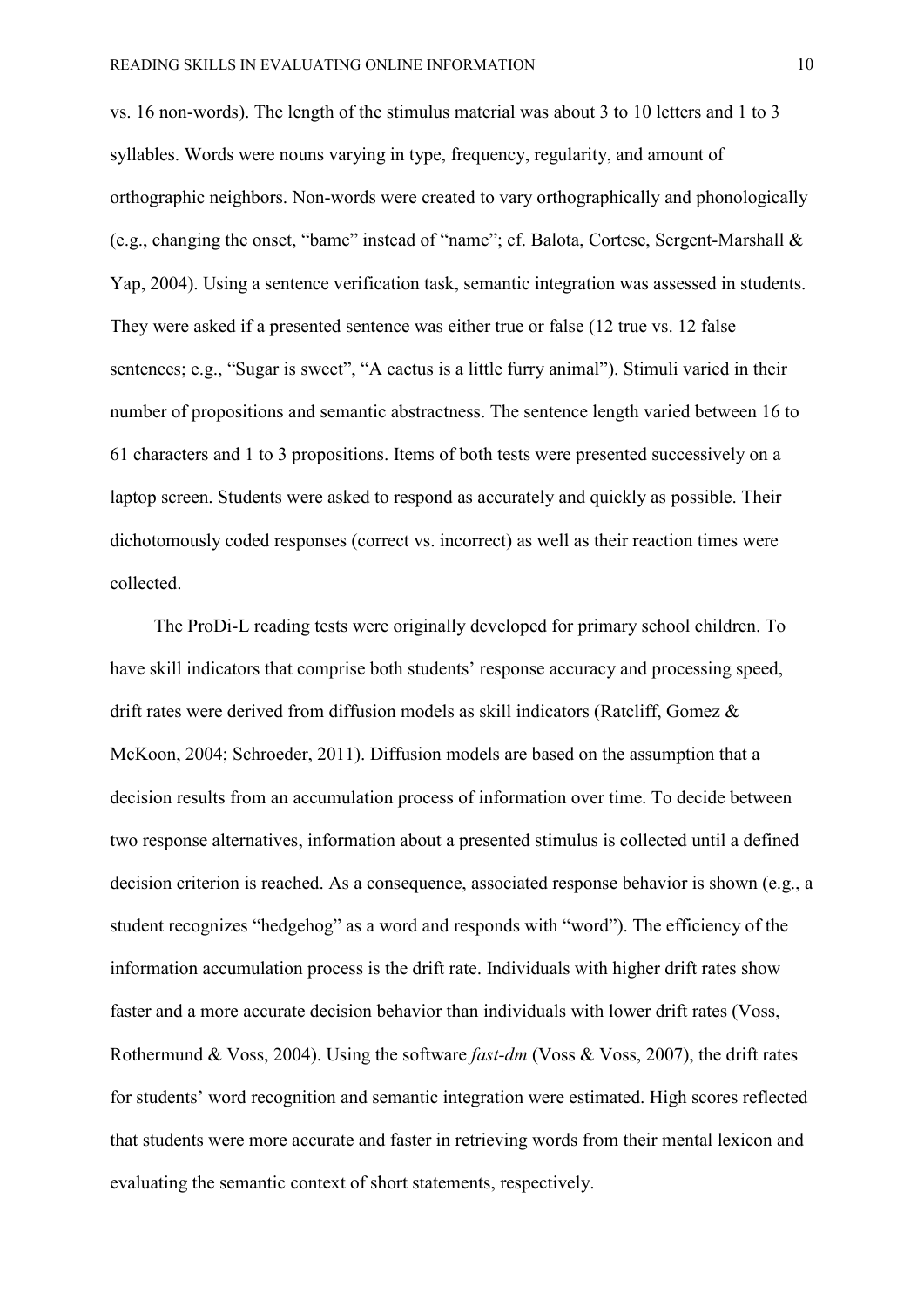#### *2.2.3 Reading skills on text level*

For the assessment of text level reading skills, two reading clusters from PISA 2009 were used to measure reading comprehension. PISA reading tasks are organized into units, that is, a text with three to five subsequent items. Four reading units are summarized into one cluster. The unit texts are designed to take several formats (e.g., continuous and noncontinuous text) and types (e.g., description, narration, argumentation), and to cover several reading situations (e.g., personal, public, educational). The items request explicit and implicit information of the unit text, and can also require the student to reflect on a text. Item formats included multiple choice as well as open response formats. Text responses were coded according to standardized coding guidelines by trained and supervised coders of the Data Processing and Research Center (DPC) of the International Association for the Evaluation of Educational Achievement (IEA). Released items can be retrieved from the OECD website [\(http://www.oecd.org/pisa/38709396.pdf\)](http://www.oecd.org/pisa/38709396.pdf).

Note that for another study on equivalence between computer and paper based assessment, the reading clusters were administered on computer and paper in a randomized within- and between group balanced design. Item responses were examined for differences between these modes (Kröhne, Hahnel, Schiepe-Tiska & Goldhammer, 2013). Only items that did not show statistically significant differences in difficulty were regarded for further analyses. Therefore, responses to 18 out of 29 items were used in this study. WLE scores were derived from a partial credit item response model (Masters, 2010; scaling sample *N* = 880; estimated with *TAM*, Kiefer, Robitzsch & Wu, 2016) and served as ability estimates of students' reading comprehension. High scores reflected that students do well in comprehending texts. Reliability was acceptable (WLE reliability = .69, Cronbach's  $\alpha$  = .83). *2.3 Procedure* 

The data originated from the German CBA add-on study that examined computer based assessment in the context of PISA (cf. Hahnel et al., 2016). This study took place a week after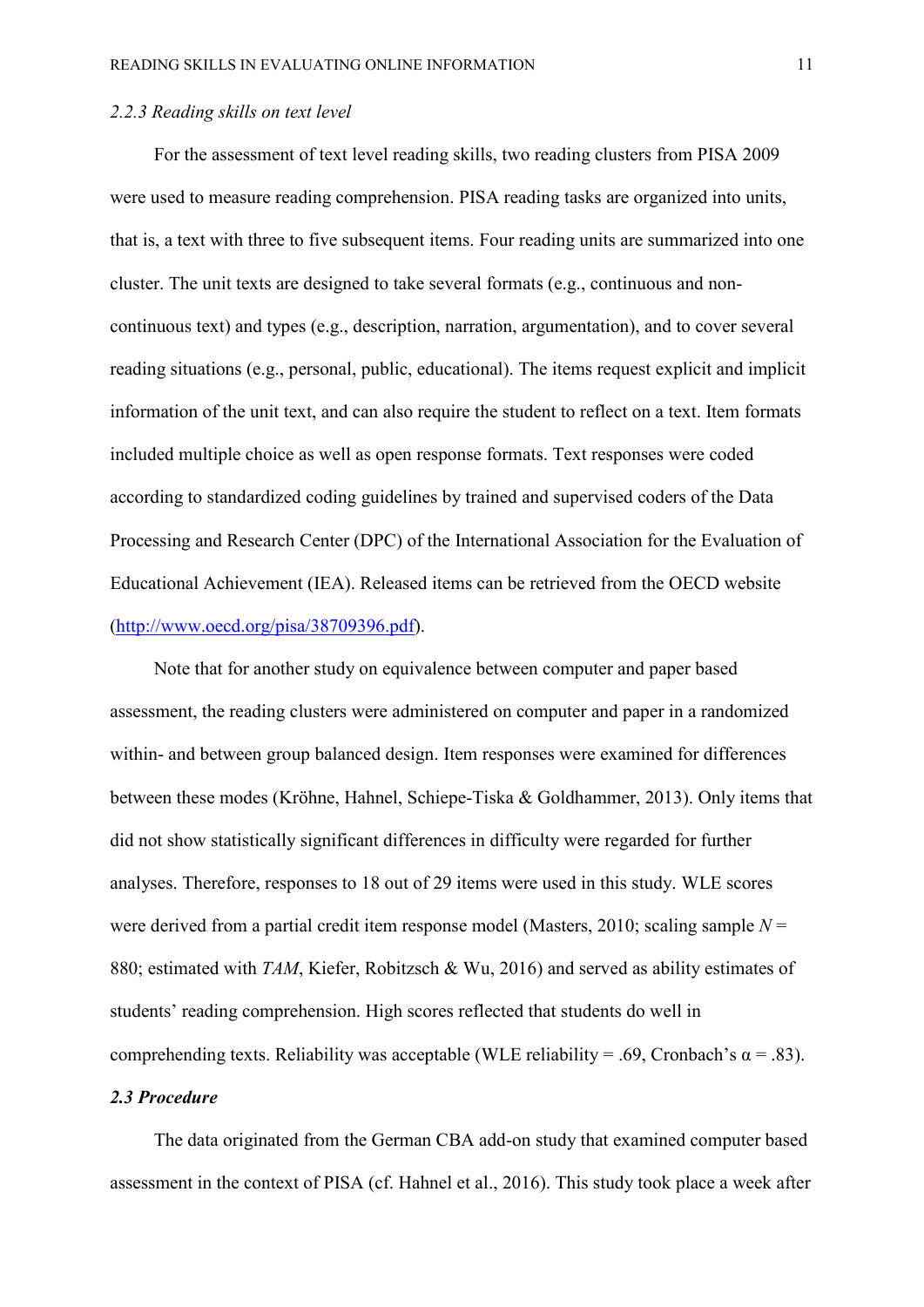the PISA 2012 main study and was predominantly computer based. Trained test administrators tested about 14 students per school (data of 888 students was collected in total). All students were asked to complete one reading cluster within the first 30 minutes. After that, they either received (1) the TEO and the tests on word recognition and semantic integration, or (2) a second reading cluster and other tests. Only the former condition included the assessment of all variables investigated. Students were randomly assigned to all conditions. Comprehensive tutorials on the structure and functionalities of item surfaces and practice tasks were given for each test.

#### *2.4 Data Analysis*

Generalized linear mixed models (GLMM; De Boeck et al., 2011) were used for statistical analyses. These models assume that the probability of success can be expressed as a linear combination of fixed and random effects for predictor variables using a logit link function. Fixed effects do not differ for the observed units (e.g., students, items); random effects allow for variability across them. In this study, the logit of the probability *P* that a student correctly solves a TEO evaluation task was investigated, regarding the nested structure of items  $(i = 1, ..., I)$  in students  $(j = 1, ..., N)$  and schools  $(k = 1, ..., K)$ . A baseline model was specified by

$$
logit(P_{ijk}) = \beta_i + \theta_j + \theta_k , \qquad (1)
$$

where success in the TEO evaluation tasks is described as linear combination of the item easiness (fixed effect  $\beta_i$ ), a student's skill in evaluating online information (random intercept  $\theta_i$ ) and a school's performance level (random intercept  $\theta_k$ ). This model was extended for hypothesis testing. First, the impact of the reading skills ( $p = 1, ..., 3$ ) on the evaluation of online information was modeled as

$$
logit(P_{ijk}) = \beta_i + \theta_j + \theta_k + \sum_{p=1}^{P} \zeta_p Z_{(j,k)p} ,
$$
 (2)

where  $\zeta_p$  is the fixed effect of individual reading skills  $Z_{(i,k)p}$  in word recognition  $(p = 1)$ , semantic integration  $(p = 2)$ , and reading comprehension  $(p = 3)$ . Since reading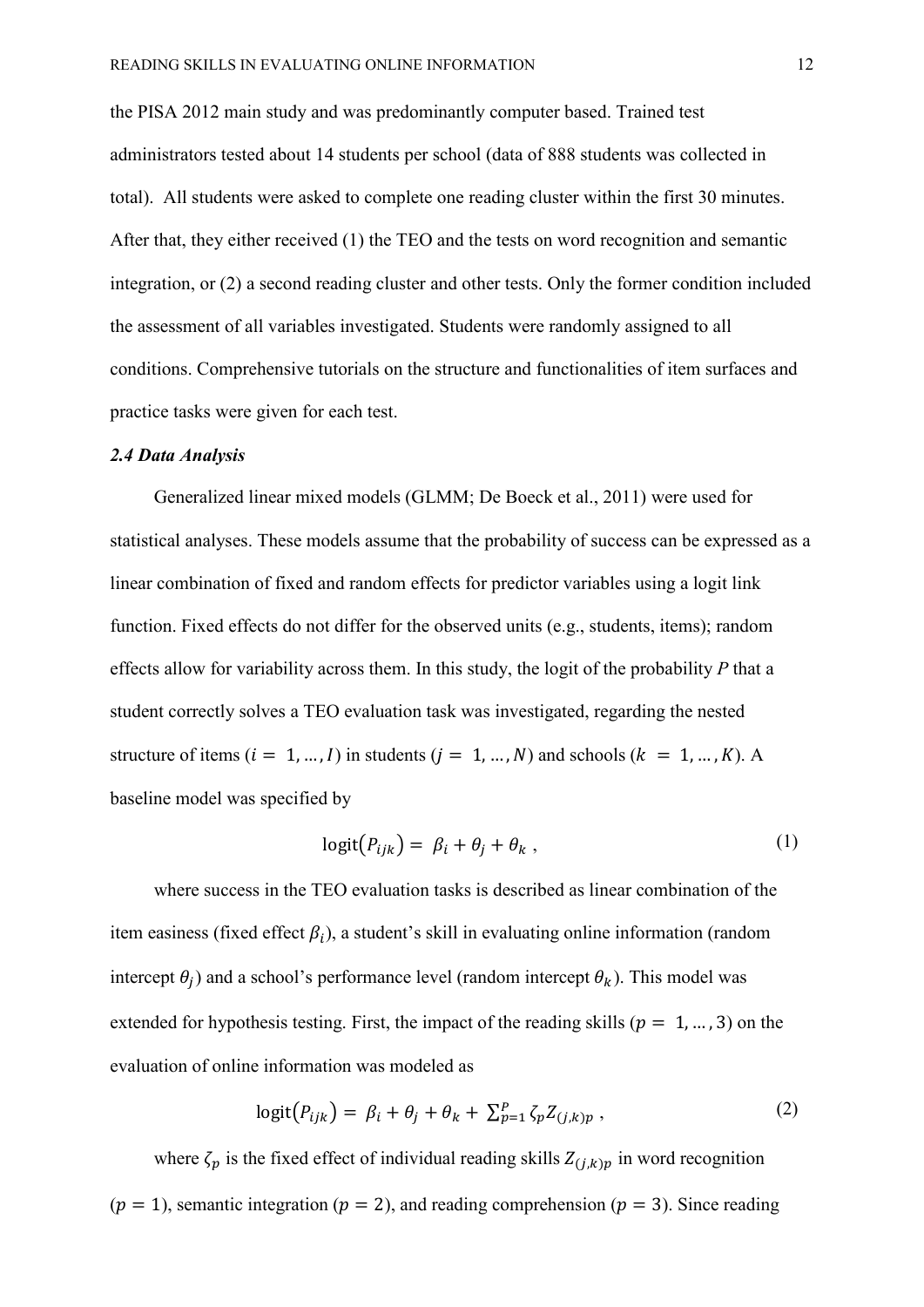skills are interrelated (e.g., Perfetti & Stafura, 2014), we examined models with  $Z_1, Z_2$  and  $Z_3$  separately as well as combined. Second, to investigate how the item variable 'variability in relevance'  $(X_i)$  affects the effects of reading on evaluating online information, an interaction term was added, resulting in

$$
logit(P_{ijk}) = \beta_i + \theta_j + \theta_k + \sum_{p=1}^P \zeta_p Z_{(j,k)p} + \sum_{p=1}^P \zeta_p^* Z_{(j,k)p} X_i.
$$
 (3)

The coefficient  $\zeta_p$  represents now the effects of reading in items with an average variability level in relevance, whereas  $\zeta_p^*$  reflects how this effect changes when the variability in relevance increases. Note that a main effect of 'variability in relevance' is integrated in the item easiness parameters that are specified as fixed effects. Finally, the model was modified a last time to include the indicator of students' navigation behavior ( $W_{(i,j,k)}$ ) to examine effects of navigation. Separate models for items containing two SERPs and items containing a SERP with websites were estimated since the interpretation of the indicators differ between types of navigation. The resulting model includes the effect of navigation on evaluating online information  $(\omega)$  and how the effect of the reading skills changes when students navigate between pages  $(\zeta_p^*)$ :

$$
logit(P_{ijk}) = \beta_i + \theta_j + \theta_k + \sum_{p=1}^P \zeta_p Z_{(j,k)p} + \omega W_{(i,j,k)} + \sum_{p=1}^P \zeta_p^* Z_{(j,k)p} W_{(i,j,k)}.
$$
 (4)

All analyses were carried out in *R 3.2.4* (R Core Team, 2016). For the estimation of GLMMs, the *R* package *lme4* was used (Bates, Mächler, Bolker & Walker, 2015; De Boeck et al., 2011). The hypotheses were tested one-sided at a significance level of 5%. Continuous variables were *z*-standardized. Regression coefficients can be interpreted as predicted changes in log odds for responding correctly if one predictor increases by one standard deviation.

#### **Results**

Estimating the baseline model showed that students vary in their skill to evaluate online information on an individual level ( $Var(\theta_i) = 0.38$ ) as well as school level ( $Var(\theta_k) =$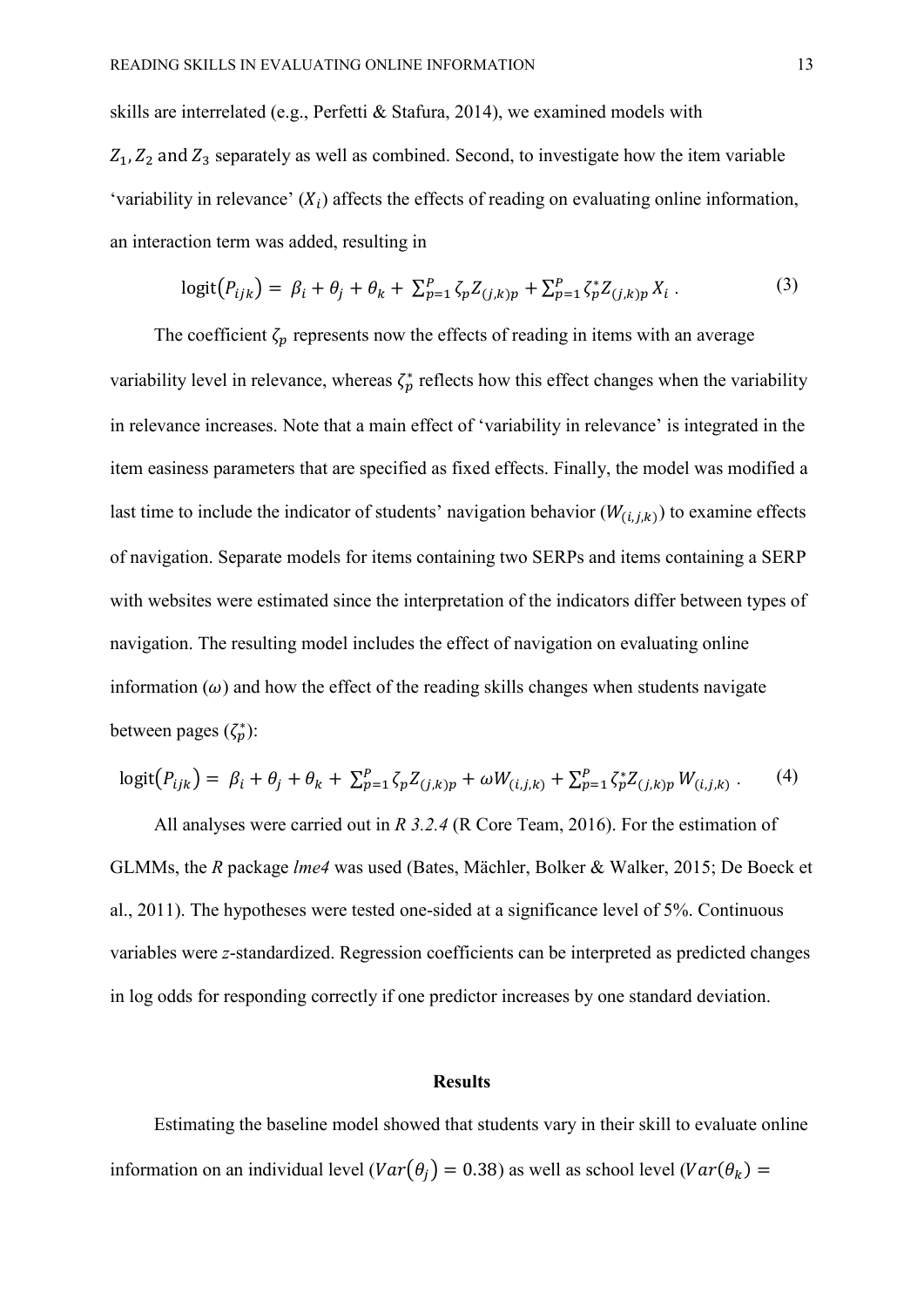0.32). The estimated item easiness is presented in the Appendix for each item. Note that we refrain from reporting these parameters for all following models.

Concerning the impact of word, sentence, and text level reading skills on evaluating online information, the results of the models including the predictors separately and combined are presented in Table 1. They show that the separate predictors contributed significantly and positively to predict students' evaluation skill. Students selected rather relevant and credible hyperlinks when they were skilled in recognizing words, verifying semantic content of short statements, and comprehending texts. Although all reading skill components were positively correlated (word recognition - semantic integration:  $r = .32$ ,  $p < .001$ ; word recognition reading comprehension:  $r = .40$ ,  $p < .001$ ; semantic integration - reading comprehension:  $r =$ .38,  $p < .001$ ), both semantic integration and reading comprehension remained to be predictive in the combined model. The amount of variance explained was moderate in models including reading comprehension as predictor (*R*² in Table 1).

### Insert Table 1 about here

To investigate how the similarity of SERP hyperlinks in relevance affect the association of reading skills and evaluating online information, models containing the item variable 'variability in relevance' were estimated. Table 2 shows the results. The main effects of all reading skills remained, given an average level of variability in relevance. The interaction effects show that only the effect of reading comprehension on evaluating online information rose with the an increasing variability of relevance in SERP hyperlinks. This was not true for the effects of reading skills on word and sentence level, neither in the separate models nor in the combined model.

#### Insert Table 2 about here

Concerning the influences of navigation, the effects of reading skills were examined for evaluation items containing two SERPs and, respectively, one SERP with websites. For the four items with two SERPs, a descriptive analysis of students' navigation behavior revealed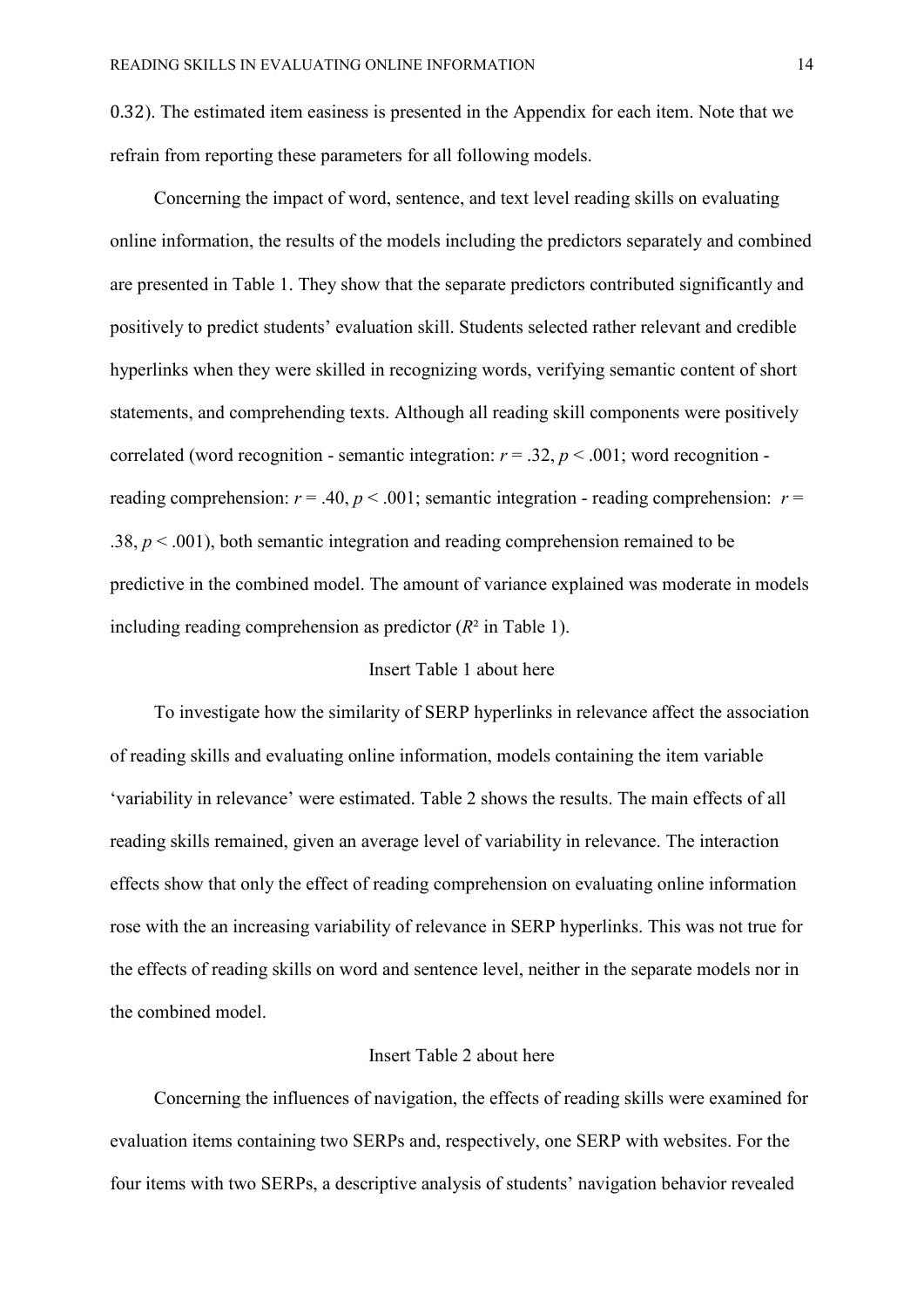that about half the students did not navigate at all in this condition (about 46% to 68% per item). Table 3 presents the results how SERP navigation behavior interacted with reading skills. Navigation had a positive effect indicating that students had better chances to solve the evaluation task correctly when they visited the second SERP. The models including reading skills separately showed main effects for all readings skills on evaluating online information when students did not navigate between two SERPs. When students navigate between the SERPs, the effects of reading on word and sentence level remained unchanged, but the effect of reading comprehension was increased. The combined model showed that only effects of navigation, reading comprehension and their interaction remained significant after taking all reading skills into account.

#### Insert Table 3 about here

In the eight items containing one SERP with websites, half the students showed no navigation behavior (about 46% to 67% per item). The results for models examining the impact of navigation on reading effects are presented in Table 4. Again, navigation was highly predictive in all models. The probability to solve an evaluation task rose when students navigated within the items. The models including just one reading skill showed only a main effect of word recognition when students did not visit any of the websites, but no interaction with students' navigation behavior was found. In contrast, semantic integration and reading comprehension changed to be predictive for the evaluation of online information when students visited websites. The combined model showed only a significant effect of word reading for students who did not leave the SERP as well as an effect of reading comprehension for students who visited websites connected to the hyperlinks on a SERP.

Insert Table 4 about here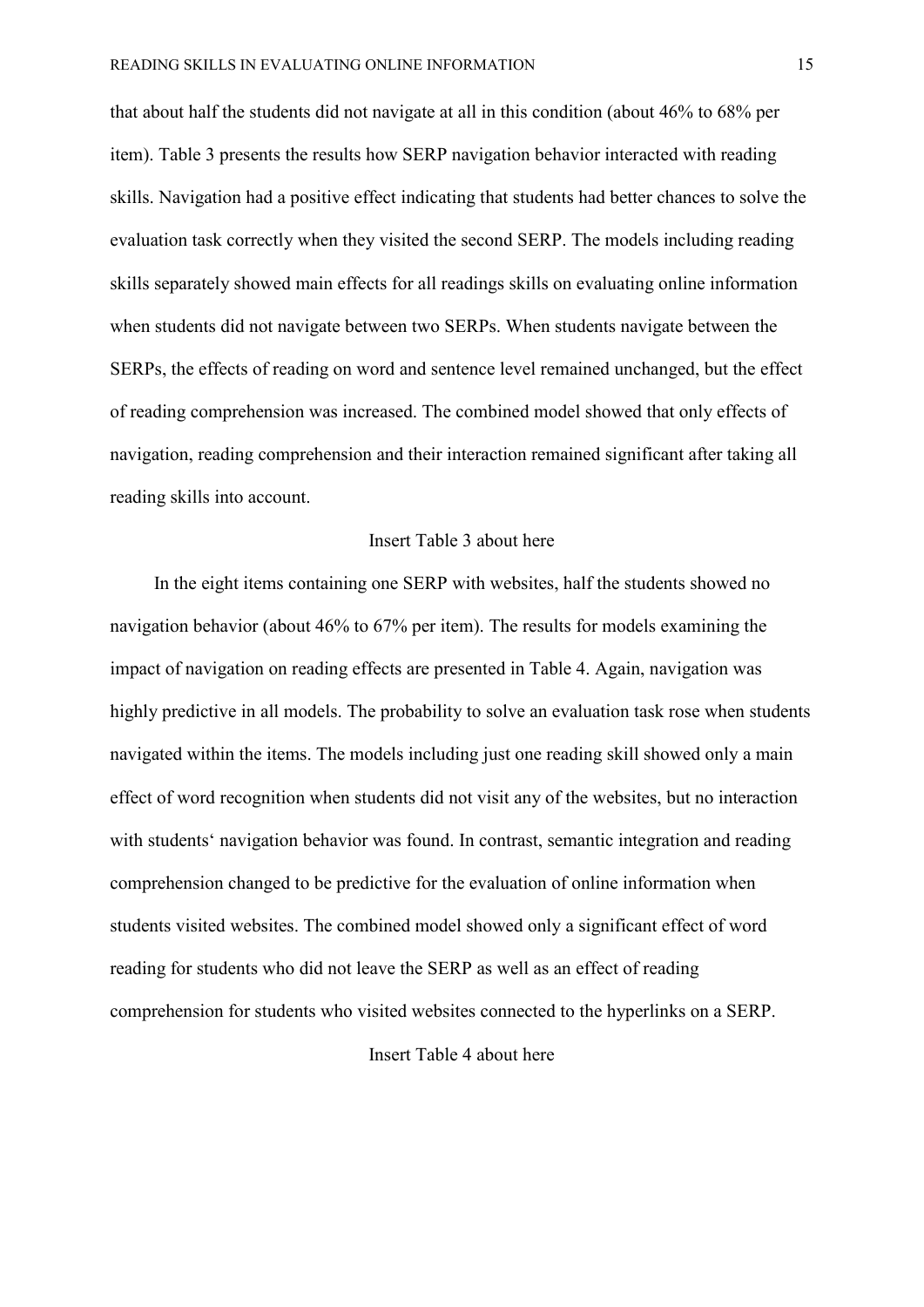#### **Discussion**

The present study investigated the impact of reading skills on word, sentence, and text level when students evaluate information from search engine result pages (SERPs). In line with hypothesis H1, we found that skills in word recognition, semantic integration, and reading comprehension predicted students' selection behavior of SERP hyperlinks, although only semantic integration and reading comprehension made a unique contribution. These analyses were deepened by taking characteristics of hyperlinks and students' navigation behavior into account. Supporting H2 partly, the effect of reading comprehension on hyperlink selection was more pronounced, the more the links differed in their relevance to a search task. Effects of word and sentence level reading were not affected by this task characteristic. Confirming H3, navigation to other SERPs and SERP websites was positively related to students' evaluating skill. Partially supporting H4, reading comprehension was the only skill to interact with students' navigation between SERPs. An interaction of navigation with semantic integration and reading comprehension was also found in tasks providing a SERP with websites. These reading skills explained evaluations of online information only when navigation was actually performed. Interestingly, when students did not visit SERP websites, their word recognition skills were predictive for their evaluation skill.

#### *4.1 Reading processes in web search*

The study's results show that several reading processes are involved when students evaluate online information to select hyperlinks from SERPs. Moreover, they give evidence that different reading skills support different strategies that can be applied to process web information (cf. Coiro & Dobler, 2007; Evans, 2008; Wirth et al., 2007). The overall effects of both semantic integration and reading comprehension suggest differences in the width and depth of information processing. Students who are able to capture semantic contexts of fragmented texts like in SERP hyperlinks will select appropriate information. However, some students might just process hyperlink information superficially until they have found one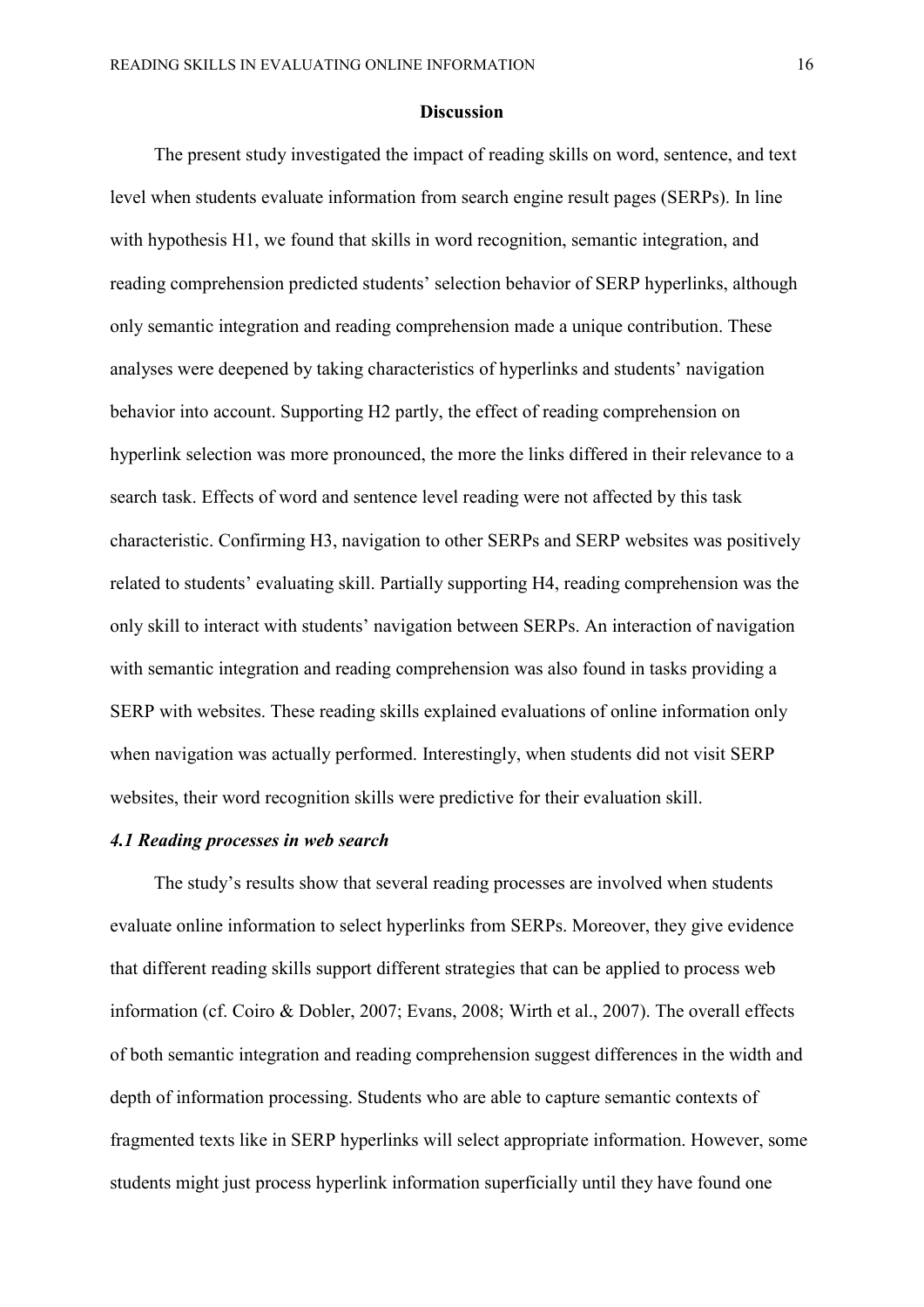matching the search task to a large degree semantically, whereas others compare and relate every hyperlink from a limited collection in order to identify the most suitable alternative.

As previous studies revealed, the adequate use of structural and semantic cues like the layout of a website or discrepancies in contents will determine the quality of hyperlink evaluations (e.g., Metzger et al., 2010; Rouet et al., 2011). Especially prior content knowledge may play the biggest part for judging and comparing such cues (Lucassen et al., 2013), but the interaction of reading comprehension skills with the task-specific relevance of SERP hyperlinks points at an advantage of skilled readers. It might be easier to identify relevant semantic cues and to make actually use of them for skilled readers than less experienced ones (Rouet et al., 2011). In this respect, reading comprehension could be an important prerequisite for identification and also a supporting skill for setting semantic cues into an appropriate context. Skilled readers might also use semantic cues to identify if information is irrelevant. In that case, they could turn away from irrelevant hyperlinks easier than struggling readers saving limited cognitive resources (cf. Walczyk, 2000).

 Support for these interpretations is also given by the results involving students' navigation behavior. Navigation to other SERPs or SERP websites generally supported students' evaluations. Through navigation, students could confirm or falsify their expectations about a link and exclude that SERP information misled them to hasty conclusions (cf. Coiro & Dobler, 2007). When visiting a second SERP, effects of word and sentence level reading skills did not increase, but readers with good comprehension skills were in advantage in selecting useful hyperlinks. Although the direction of this positive effect remains unclear, it seems plausible that reading comprehension and navigation behavior are mutually dependent. On the one hand side, students might navigate because they could not find information that fits a search task semantically (cf. Blackmon, 2012) or is sufficiently relevant and credible (cf. Rieh, 2002). That would mean that navigation to another SERP would be only performed when students elaborated on and compared the hyperlinks of a particular SERP explaining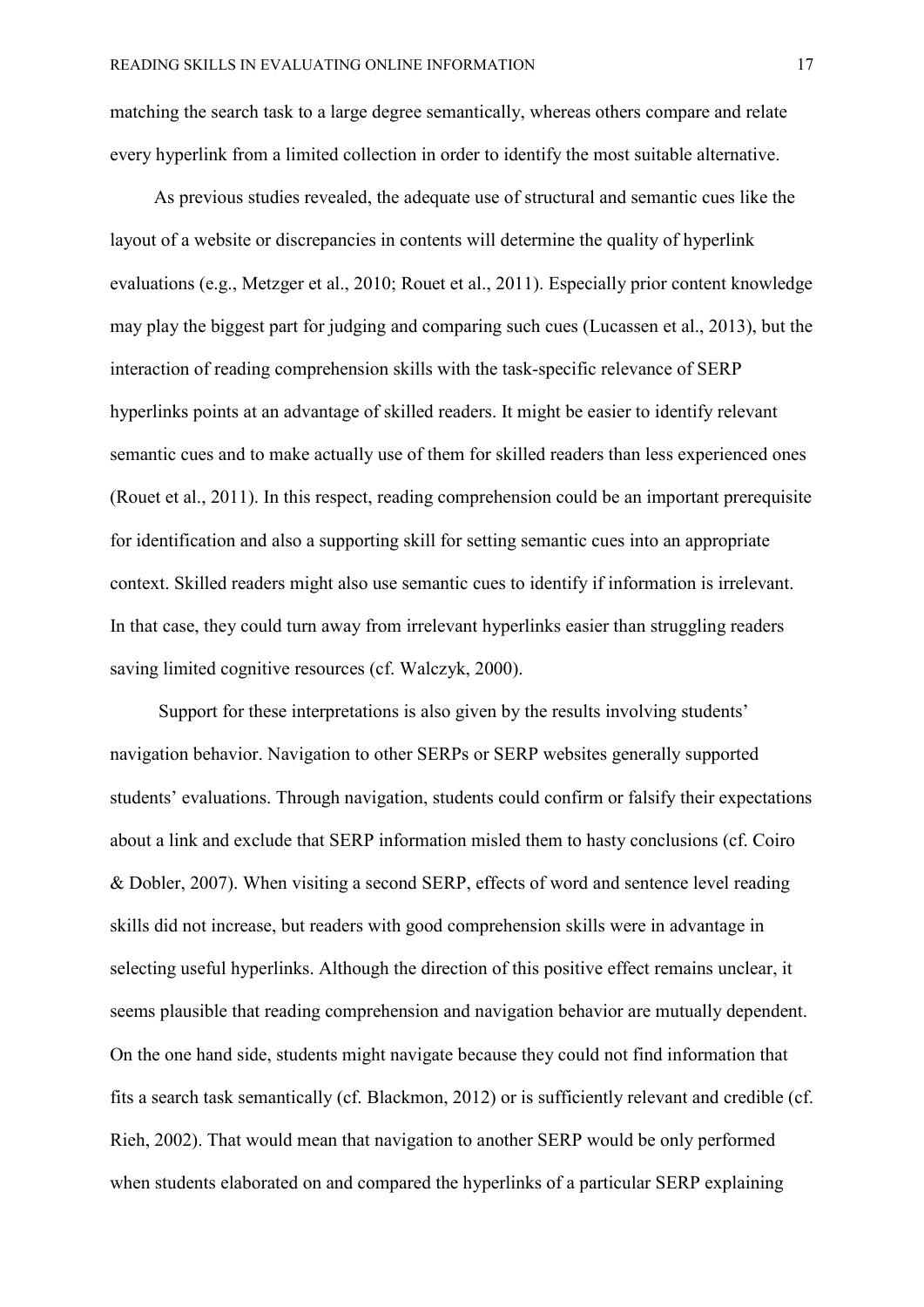why the effects of word recognition and semantic integration remained unchanged. On the other side, good readers might be able to process the amount of information that was added through navigation more efficiently than less skilled readers. Since constituent skills of reading are more fluent in skilled readers and can be processed largely automatically, they might enable readers to process text information more efficiently requiring less mental effort for the integration of information from multiple sources and decision making (cf. Hamilton et al., 2013; Rouet, 2006; Walczyk, 2000).

Fluency in reading and processing information also explains the increased effect of semantic integration and reading comprehension when students visited websites connected to SERPs. Presumably, experienced readers are in a better position to assess the need for additional information from SERP websites than less skilled readers. The missing effects of semantic integration and reading comprehension for students who did not visit connected websites may look odd at first, but together with the finding of a word recognition effect in the same condition they underline again that students apply different strategies to evaluate online information and that specific reading skills can be supportive depending on the strategy chosen. Although the results cannot uncover specific strategies of information processing, they complement studies that found students to use both heuristic and systematic processing strategies in order to select hyperlinks (e.g., Salmerón et al., 2015). The results point at the importance to regard what students actually did while task processing in terms of navigation (Salmerón et al., 2005). Evaluation strategies and their conditions, though, need to be investigated with more fine-grained data, for example, as from think-aloud studies that can provide valuable insights into reasons for specific navigation behaviors and strategies of information processing (e.g., Gerjets et al., 2011).

### *4.2 Limitations*

There are at least three limitations that should be considered in this study. First, the Test for the Evaluation of Online Information (TEO), which was used to measure students' skills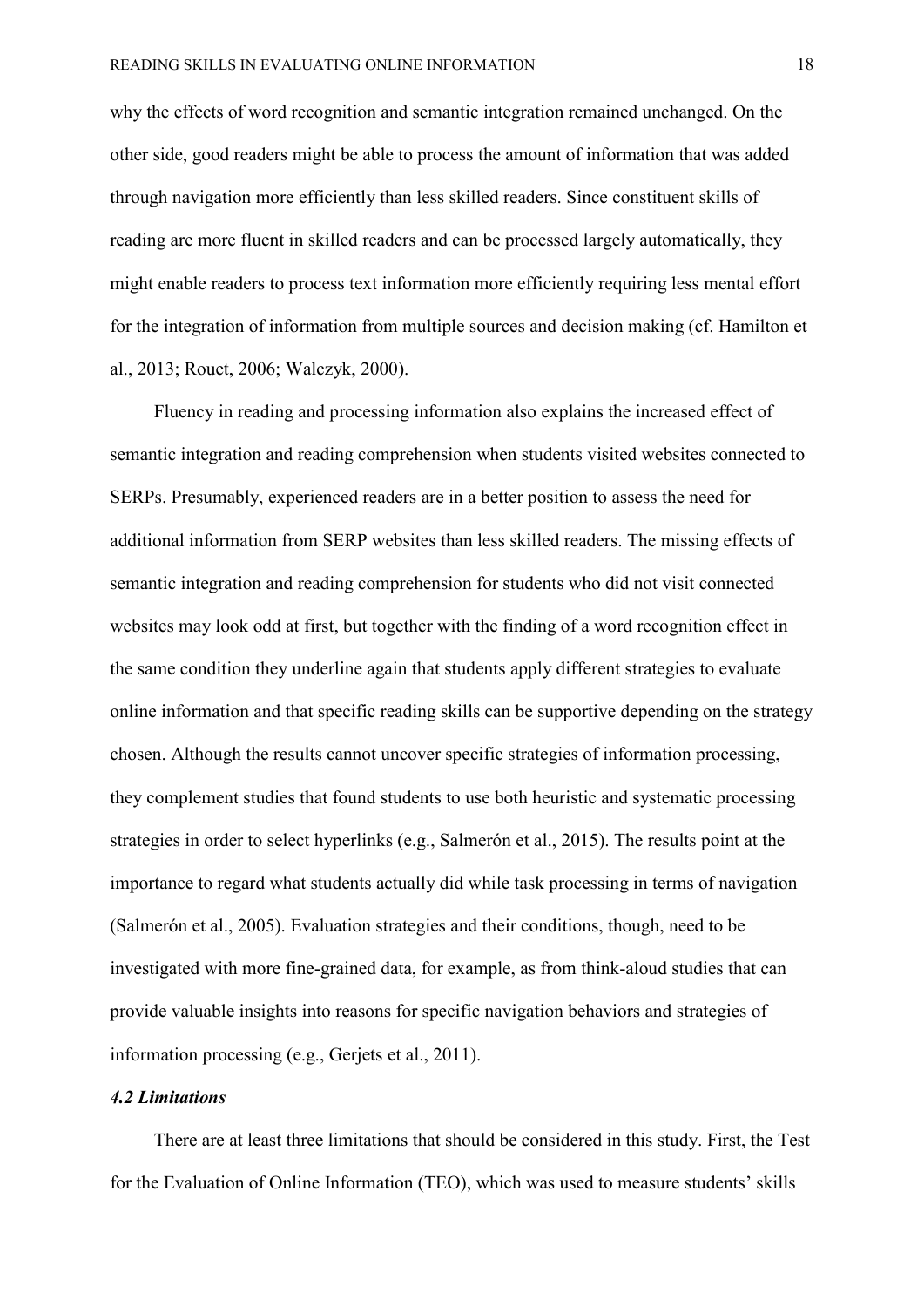in evaluating online information, simulates a search engine environment but it also restricted to predefined functions of that closed environment. That is, test authors have decided on the quality and volume of information that can be accessed and have to be taken into account for evaluations. Therefore, the TEO cannot represent the variety of actions web users usually apply (e.g., free choice of search terms), the amount of available online information (e.g., unspecified information quantities), or the strategic use of web search features (e.g., making use of knowledge about search engine algorithms). As a consequence, TEO results cannot be generalized to give a comprehensive picture of behaviors when seeking information in an open web space. However, it is the major advantage of the TEO that the process of information seeking is standardized. Reproducible search results are normally not given in open search. Since both web users' actions and available information space are limited, the items spotlight micro-processes in web search and allow for in-depth analyses. To make selection criteria of students transparent (e.g., relevance, trustworthiness, credibility, prior knowledge), a further development of the TEO would be useful. Students could be asked for the reason why they have selected a particular hyperlink after task completion. Alternatively, they could also rate the provided hyperlink according to several quality aspects, comparable to the conducted relevance ratings in this study. Such an extension, however, should be considered carefully since students might align their response behavior according to given criteria.

Second, one could argue that many students did not follow the instructions because they did not navigate in tasks allowing for visiting other pages than the initial SERP. Indeed, students were not directly instructed to look at all available information but they were told that it is available. Additionally, a reminder was permanently visible (grey panel on the left side of Figure 1). Presumably, students did not ignore the instruction but acted naturally by not visiting all available information according to their experiences with web search and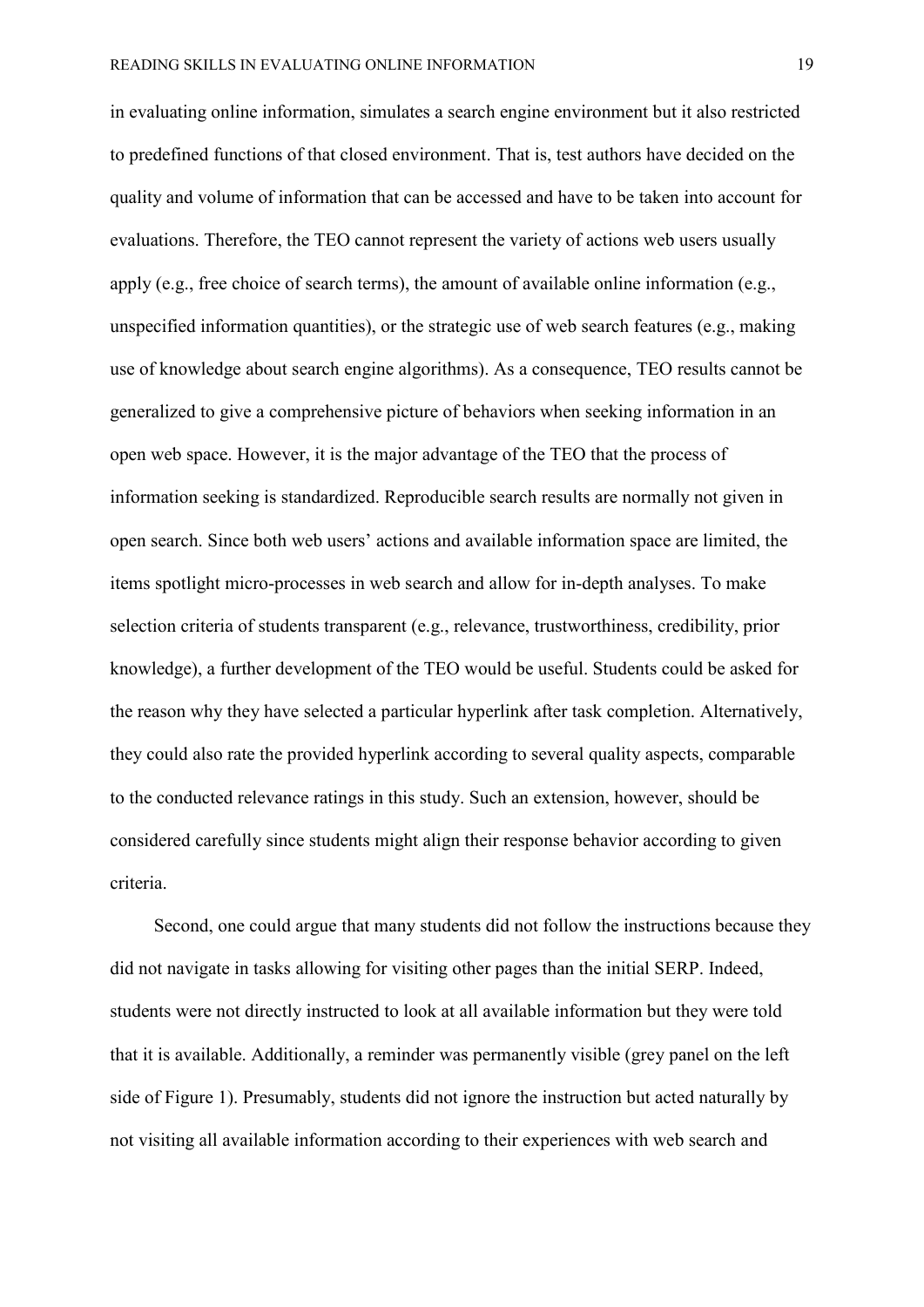search engines. In that case, the TEO items would have worked well in providing face-valid conditions of web search.

Finally, reading skills are not the only important constituents for evaluating online information. In addition to prior knowledge about contents and structural features which has been found to affect the evaluation of surface and semantic cues fundamentally (e.g., Lucassen et al., 2013; Rouet et al., 2011), web users' memory skills, individual perceived cognitive load, or learnt strategies to overcome memory deficits (e.g., bookmarking, using tabs) can have a strong impact on the allocation of cognitive resources affecting how students compare and weight web information (cf. DeStefano & LeFevre, 2007). Correlation based analyses like we did can give first insights into relationships between individual cognitive skills, features of texts provided in web search and indicators of actual behavior of web users. Nevertheless, other empirical approaches like, for example, think-aloud studies or experimental designs stressing cognitive resources during web search tasks are needed to cross-validate and strengthen our interpretations of the present study's results.

#### *4.3 Conclusions*

The study shows that partial processes of reading (i.e., word recognition, semantic integration and reading comprehension) are essential when seeking information with the aid search engines. We interpreted the results in that reading skills on word, sentence, and text level support different information processing strategies that students can choose when evaluating online information from SERPs. Especially proficient text level skills seem to support readers in the identification and the use of semantic cues in SERP hyperlinks reflecting their relevance to a search task. Furthermore, students' individual reading skills interact with their behavior in visiting other SERPs or websites that are connected to SERP hyperlinks. This indicates that skilled readers in comparison to poor readers are able to allocate their cognitive resources more effectively when dealing with online information making navigation as an event of receiving more information less effortful. Uncovering in-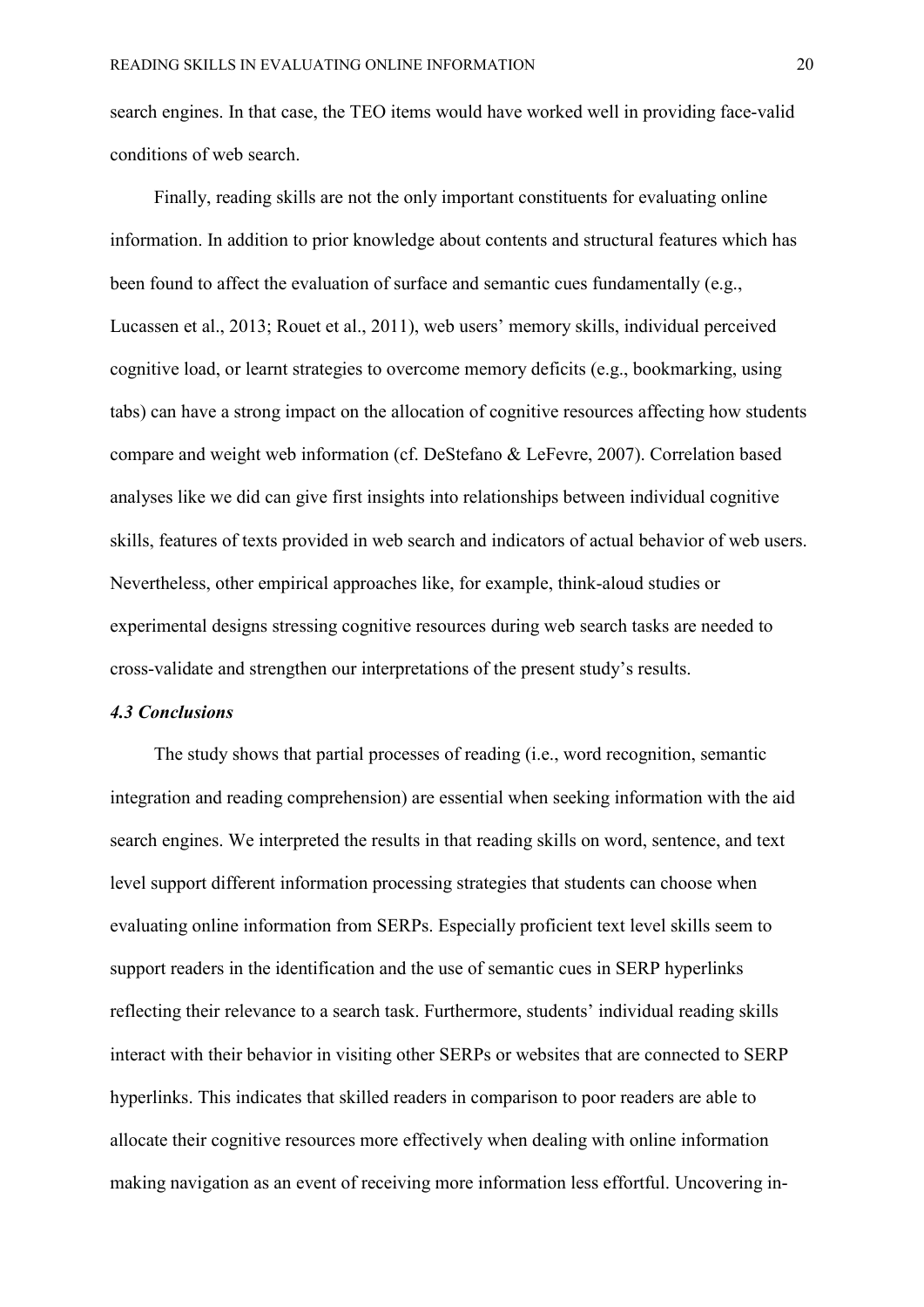depth mechanisms in this interplay of reading skills, navigation behavior and evaluation of online information will be a challenge for future research. In educational means, the results show in general that students' skill to sensibly select online information while doing a web search rests on component skills that can be learned and trained. Poor readers, though, will not get a fresh start in the information age (cf. Walraven et al., 2008). The deficits in their reading skills can impair their use of the 'new' media if not alleviated by adequate education and intervention.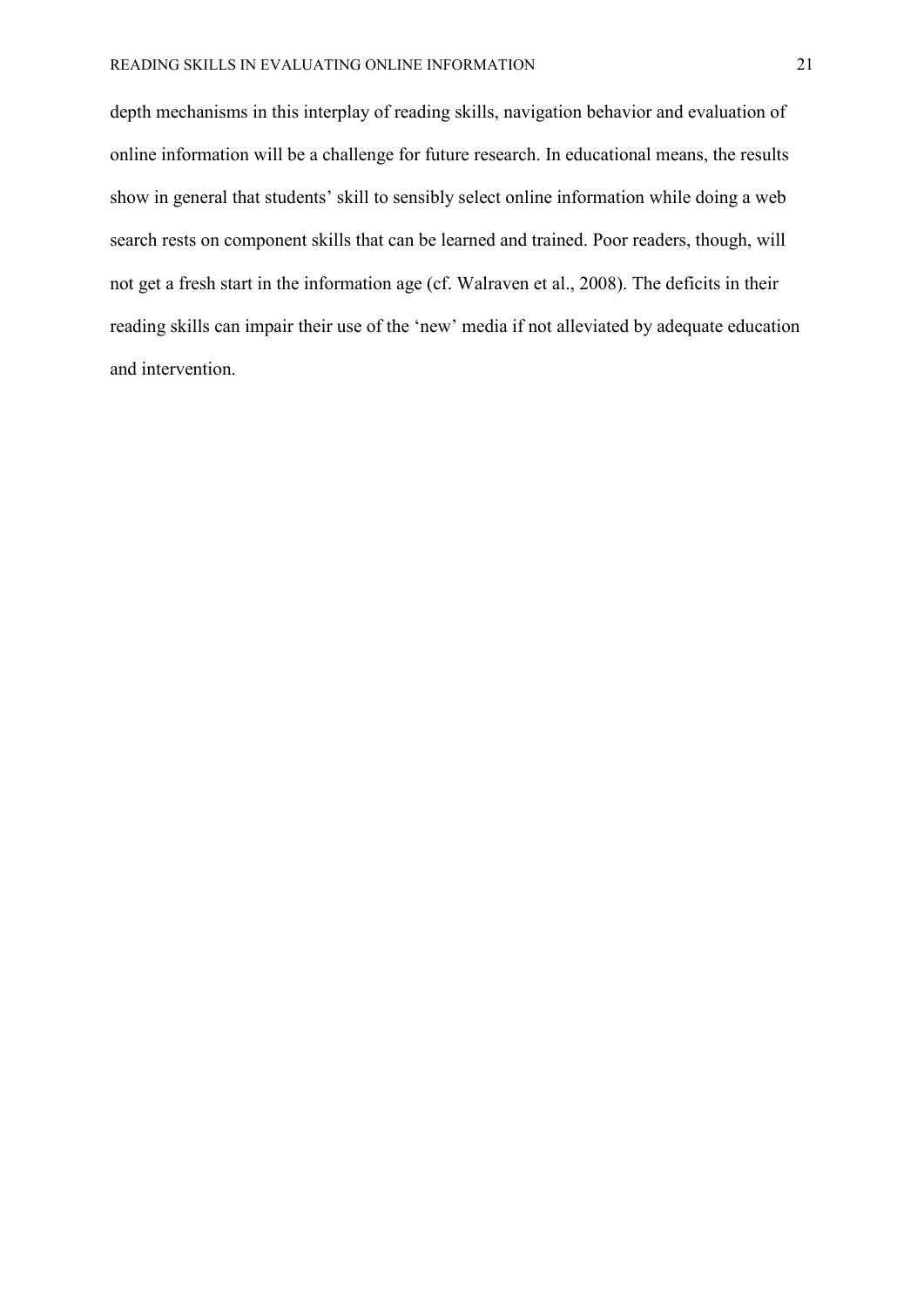#### **References**

- Balota, D. A., Cortese, M. J., Sergent-Marshall, S. D., Spieler, D. H., & Yap, M. J. (2004). Visual Word Recognition of Single-Syllable Words. *Journal of Experimental Psychology: General*, *133*(2), 283–316.
- Bates, D., Mächler, M., Bolker, B., & Walker, S. (2015). Fitting Linear Mixed-Effects Models Using lme4. *Journal of Statistical Software*, *67*(1), 1–48. https://doi.org/10.18637/jss.v067.i01
- Blackmon, M. H. (2012). Information scent determines attention allocation and link selection among multiple information patches on a webpage. *Behaviour & Information Technology*, *31*(1), 3–15. https://doi.org/10.1080/0144929X.2011.599041
- Brand-Gruwel, S., & Stadtler, M. (2011). Solving information-based problems: Evaluating sources and information. *Learning and Instruction*, *21*(2), 175–179. https://doi.org/10.1016/j.learninstruc.2010.02.008
- Brand-Gruwel, S., Wopereis, I., & Walraven, A. (2009). A descriptive model of information problem solving while using internet. *Computers & Education*, *53*(4), 1207–1217. https://doi.org/10.1016/j.compedu.2009.06.004
- Coiro, J., & Dobler, E. (2007). Exploring the online reading comprehension strategies used by sixth-grade skilled readers to search for and locate information on the Internet. *Reading Research Quarterly*, *42*(2), 214–257. https://doi.org/10.1598/RRQ.42.2.2
- De Boeck, P., Bakker, M., Zwitser, R., Nivard, M., Hofman, A., Tuerlinckx, F., & Partchev, I. (2011). The estimation of item response models with the lmer function from the lme4 package in R. *Journal of Statistical Software*, *39*(12), 1–28.
- DeStefano, D., & LeFevre, J.-A. (2007). Cognitive load in hypertext reading: A review. *Computers in Human Behavior*, *23*(3), 1616–1641. https://doi.org/10.1016/j.chb.2005.08.012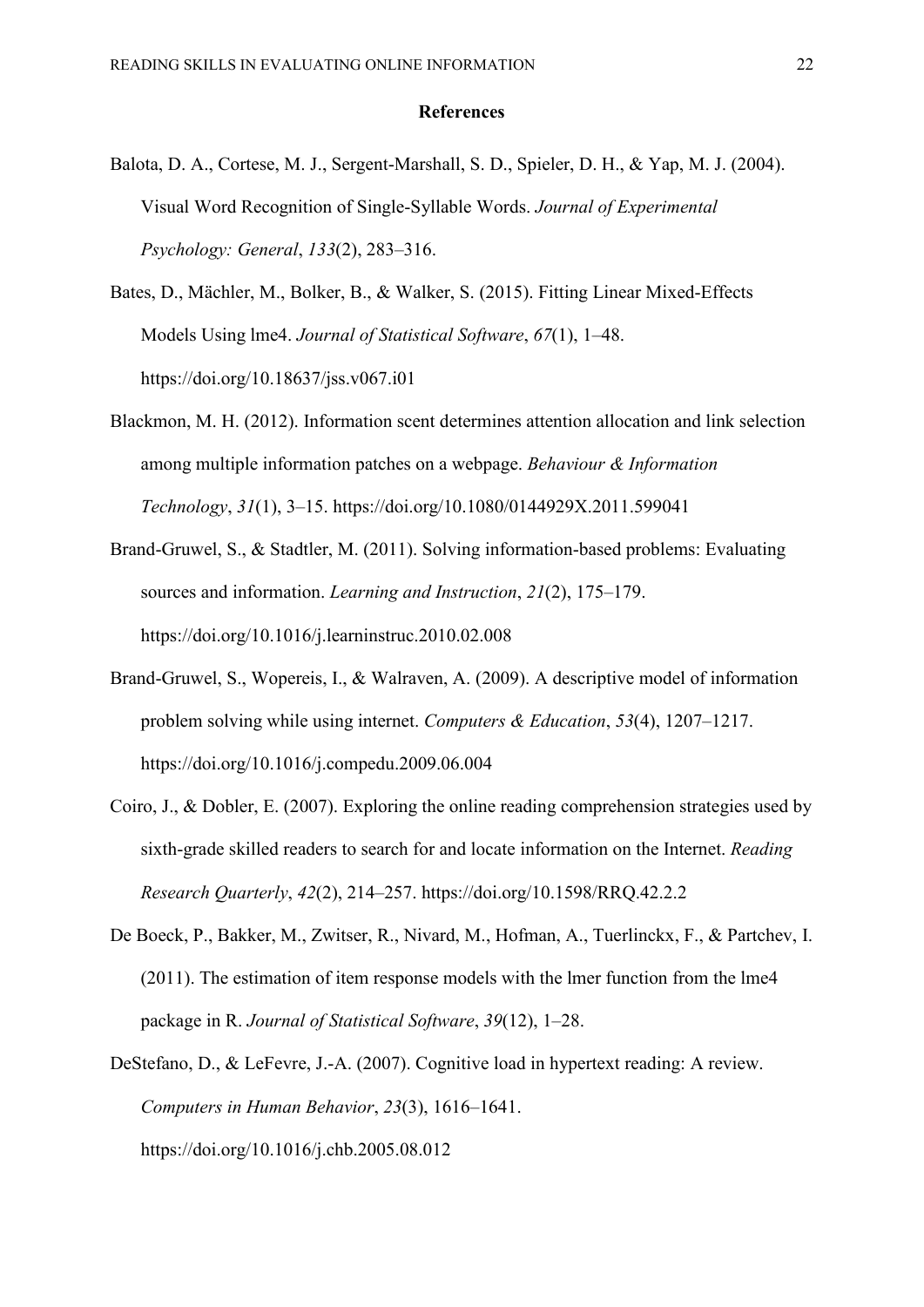- Evans, J. S. B. T. (2008). Dual-Processing Accounts of Reasoning, Judgment, and Social Cognition. *Annual Review of Psychology*, *59*(1), 255–278. https://doi.org/10.1146/annurev.psych.59.103006.093629
- Feierabend, S., Karg, U., & Rathgeb, T. (2013). *JIM-Studie 2013. Jugend, Information, (Multi-) Media [JIM-Study. Youth, Information, (Multi-) Media]*. Stuttgart: MPFS.
- Flanagin, A. J., & Metzger, M. J. (2007). The role of site features, user attributes, and information verification behaviors on the perceived credibility of web-based information. *New Media & Society*, *9*(2), 319–342. https://doi.org/10.1177/1461444807075015
- Gerjets, P., Kammerer, Y., & Werner, B. (2011). Measuring spontaneous and instructed evaluation processes during Web search: Integrating concurrent thinking-aloud protocols and eye-tracking data. *Learning and Instruction*, *21*(2), 220–231. https://doi.org/10.1016/j.learninstruc.2010.02.005
- Gigerenzer, G., & Gaissmaier, W. (2011). Heuristic Decision Making. *Annual Review of Psychology*, *62*(1), 451–482. https://doi.org/10.1146/annurev-psych-120709-145346
- Hahnel, C., Goldhammer, F., Naumann, J., & Kröhne, U. (2016). Effects of linear reading, basic computer skills, evaluating online information, and navigation on reading digital text. *Computers in Human Behavior*, *55*, 486–500. https://doi.org/10.1016/j.chb.2015.09.042
- Hamilton, S. T., Freed, E. M., & Long, D. L. (2013). Modeling Reader and Text Interactions During Narrative Comprehension: A Test of the Lexical Quality Hypothesis. *Discourse Processes*, *50*(2), 139–163. https://doi.org/10.1080/0163853X.2012.742001
- Hilligoss, B., & Rieh, S. Y. (2008). Developing a unifying framework of credibility assessment: Construct, heuristics, and interaction in context. *Information Processing & Management*, *44*(4), 1467–1484. https://doi.org/10.1016/j.ipm.2007.10.001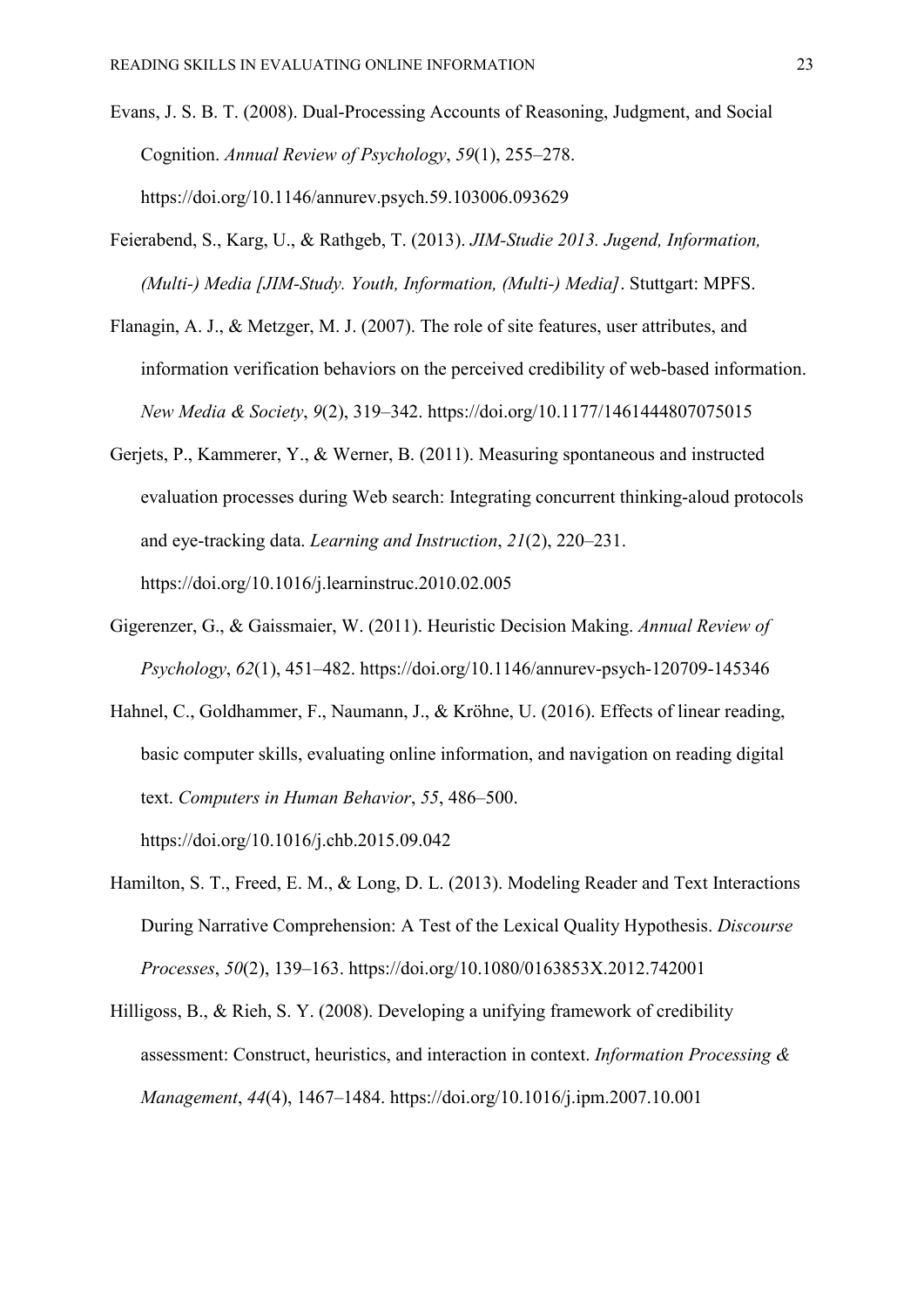- Juvina, I., & van Oostendorp, H. (2008). Modeling Semantic and Structural Knowledge in Web Navigation. *Discourse Processes*, *45*(4–5), 346–364. https://doi.org/10.1080/01638530802145205
- Kammerer, Y., & Gerjets, P. (2014). The Role of Search Result Position and Source Trustworthiness in the Selection of Web Search Results When Using a List or a Grid Interface. *International Journal of Human-Computer Interaction*, *30*(3), 177–191. https://doi.org/10.1080/10447318.2013.846790
- Kiefer, T., Robitzsch, A., & Wu, M. (2015). *TAM: Test Analysis Modules*. Retrieved from http://CRAN.R-project.org/package=TAM
- Kintsch, W. (1998). *Comprehension: A Paradigm for Cognition*. Cambridge University Press.
- Kröhne, U., Hahnel, C., Schiepe-Tiska, A., & Goldhammer, F. (2013, August). *Analyzing Mode Effects of PISA Print Reading Including a Comparison of Time-related Information.* Presented at the 15th Biennal Conference of the European Association for Research on Learning and Instruction (EARLI), Munich, Germany.
- Lawless, K. A., & Schrader, P. G. (2008). Where do we go now? Understanding research on navigation in complex digital environments. In D. J. Leu & J. Coiro (Eds.), *Handbook of New Literacies* (pp. 267–296). Hillsdale, NJ: Lawrence Erlbaum Associates.
- Liu, X., Chin, J., Payne, B. R., Fu, W.-T., Morrow, D. G., & Stine-Morrow, E. A. L. (2016). Adult age differences in information foraging in an interactive reading environment. *Psychology and Aging*, *31*(3), 211–223. https://doi.org/10.1037/pag0000079
- Lucassen, T., Muilwijk, R., Noordzij, M. L., & Schraagen, J. M. (2013). Topic familiarity and information skills in online credibility evaluation. *Journal of the American Society for Information Science and Technology*, *64*(2), 254–264. https://doi.org/10.1002/asi.22743
- Masters, G. N. (2010). The Partial Credit Model. In M. L. Nering & R. Ostini (Eds.), *Handbook of polytomous item response theory models* (pp. 109–122). New York, NY: Routledge.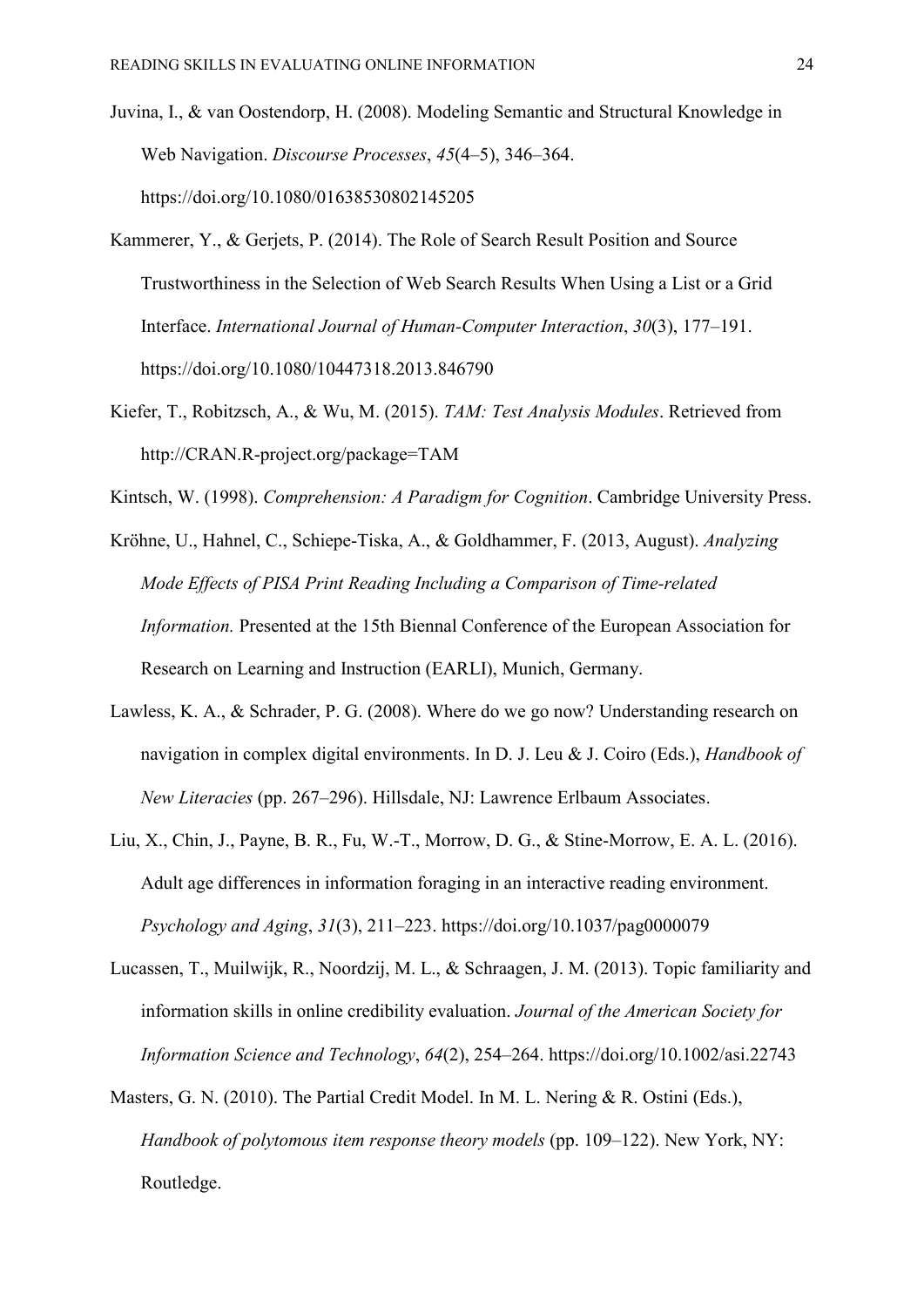- Metzger, M. J. (2007). Making sense of credibility on the Web: Models for evaluating online information and recommendations for future research. *Journal of the American Society for Information Science and Technology*, *58*(13), 2078–2091. https://doi.org/10.1002/asi.20672
- Metzger, M. J., Flanagin, A. J., & Medders, R. B. (2010). Social and Heuristic Approaches to Credibility Evaluation Online. *Journal of Communication*, *60*(3), 413–439. https://doi.org/10.1111/j.1460-2466.2010.01488.x
- Naumann, J., Richter, T., Christmann, U., & Groeben, N. (2008). Working memory capacity and reading skill moderate the effectiveness of strategy training in learning from hypertext. *Learning and Individual Differences*, *18*(2), 197–213. https://doi.org/10.1016/j.lindif.2007.08.007
- Organisation for Economic Co-operation and Development (OECD). (2011). *PISA 2009 Results: Students On Line*. OECD Publishing. Retrieved from http://www.oecdilibrary.org/education/pisa-2009-results-students-on-line\_9789264112995-en
- Organisation for Economic Co-operation and Development (OECD). (2013). *PISA 2012 Assessment and Analytical Framework*. OECD Publishing. Retrieved from http://dx.doi.org/10.1787/9789264190511-en
- Organisation for Economic Co-operation and Development (OECD). (2014). *PISA 2012 Technical Report*. OECD Publishing. Retrieved from http://www.oecd.org/pisa/pisaproducts/PISA-2012-technical-report-final.pdf
- Pan, B., Hembrooke, H., Joachims, T., Lorigo, L., Gay, G., & Granka, L. (2007). In Google We Trust: Users' Decisions on Rank, Position, and Relevance. *Journal of Computer-Mediated Communication*, *12*(3), 801–823. https://doi.org/10.1111/j.1083- 6101.2007.00351.x
- Perfetti, C. (2007). Reading Ability: Lexical Quality to Comprehension. *Scientific Studies of Reading*, *11*(4), 357–383.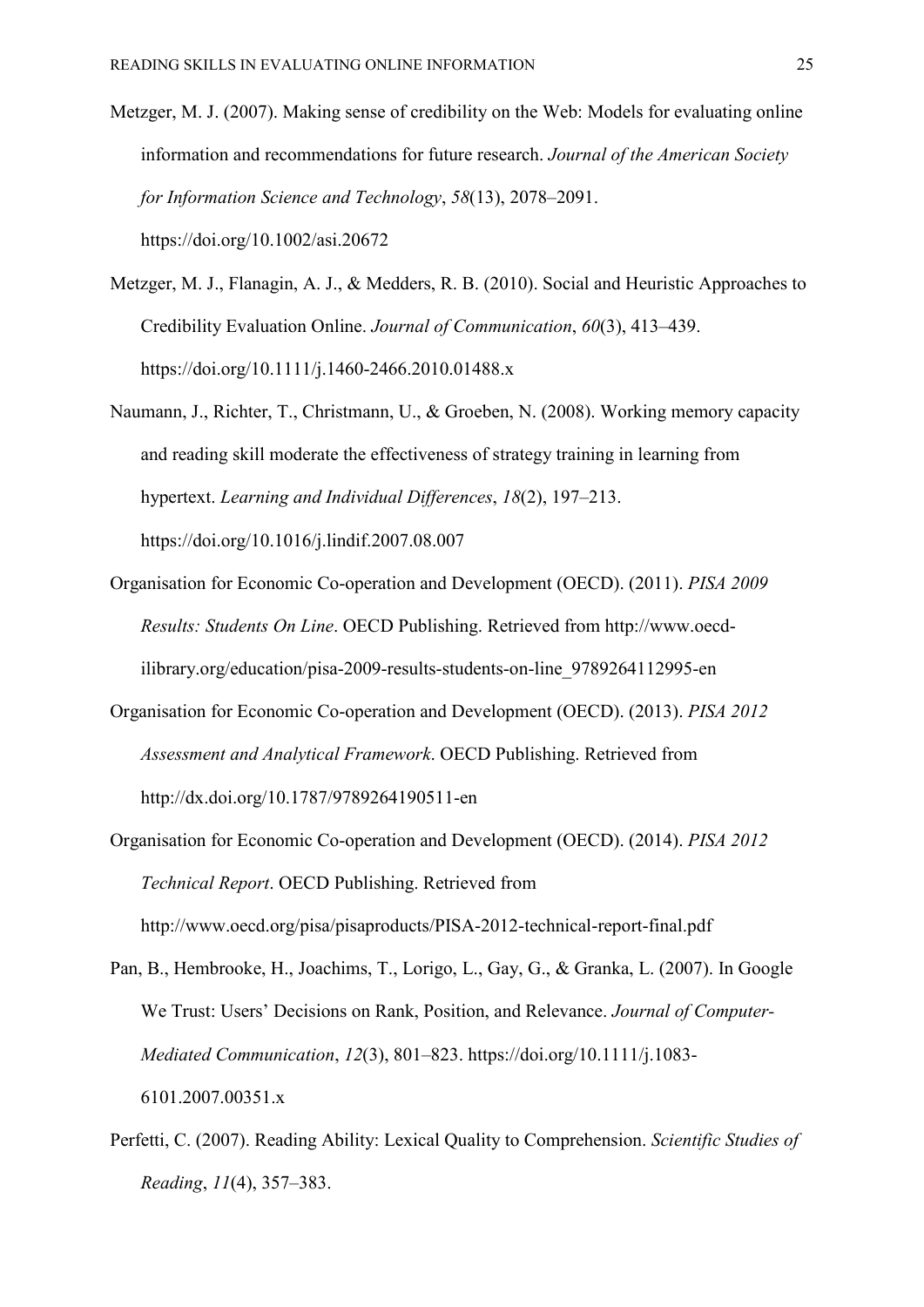- Perfetti, C., & Stafura, J. (2014). Word Knowledge in a Theory of Reading Comprehension. *Scientific Studies of Reading*, *18*(1), 22–37. https://doi.org/10.1080/10888438.2013.827687
- Pfaff, Y., & Goldhammer, F. (2012). *Measuring individual differences in ICT literacy: Accessing and Evaluating Information*. Paper presented at the 14th EARLI Conference, Exeter, UK.
- R Core Team. (2015). *R: A Language and Environment for Statistical Computing*. Vienna, Austria: R Foundation for Statistical Computing. Retrieved from http://www.Rproject.org/
- Ratcliff, R., Gomez, P., & McKoon, G. (2004). A diffusion model account of the lexical decision task. *Psychological Review*, *111*, 159–182. https://doi.org/10.1037/0033- 295X.111.1.159
- Richter, T., Isberner, M.-B., Naumann, J., & Kutzner, Y. (2012). Prozessbezogene Diagnostik von Lesefähigkeiten bei Grundschulkindern. *Zeitschrift Für Pädagogische Psychologie*, *26*(4), 313–331. https://doi.org/10.1024/1010-0652/a000079
- Rieh, S. Y. (2002). Judgment of information quality and cognitive authority in the Web. *Journal of the American Society for Information Science and Technology*, *53*(2), 145– 161. https://doi.org/10.1002/asi.10017
- Rieh, S. Y., Kim, Y.-M., & Markey, K. (2012). Amount of invested mental effort (AIME) in online searching. *Information Processing & Management*, *48*(6), 1136–1150. https://doi.org/10.1016/j.ipm.2012.05.001
- Rouet, J.-F. (2006). *The skills of document use: from text comprehension to Web-based learning*. Mahwah, NJ: Erlbaum.
- Rouet, J.-F., Ros, C., Goumi, A., Macedo-Rouet, M., & Dinet, J. (2011). The influence of surface and deep cues on primary and secondary school students' assessment of relevance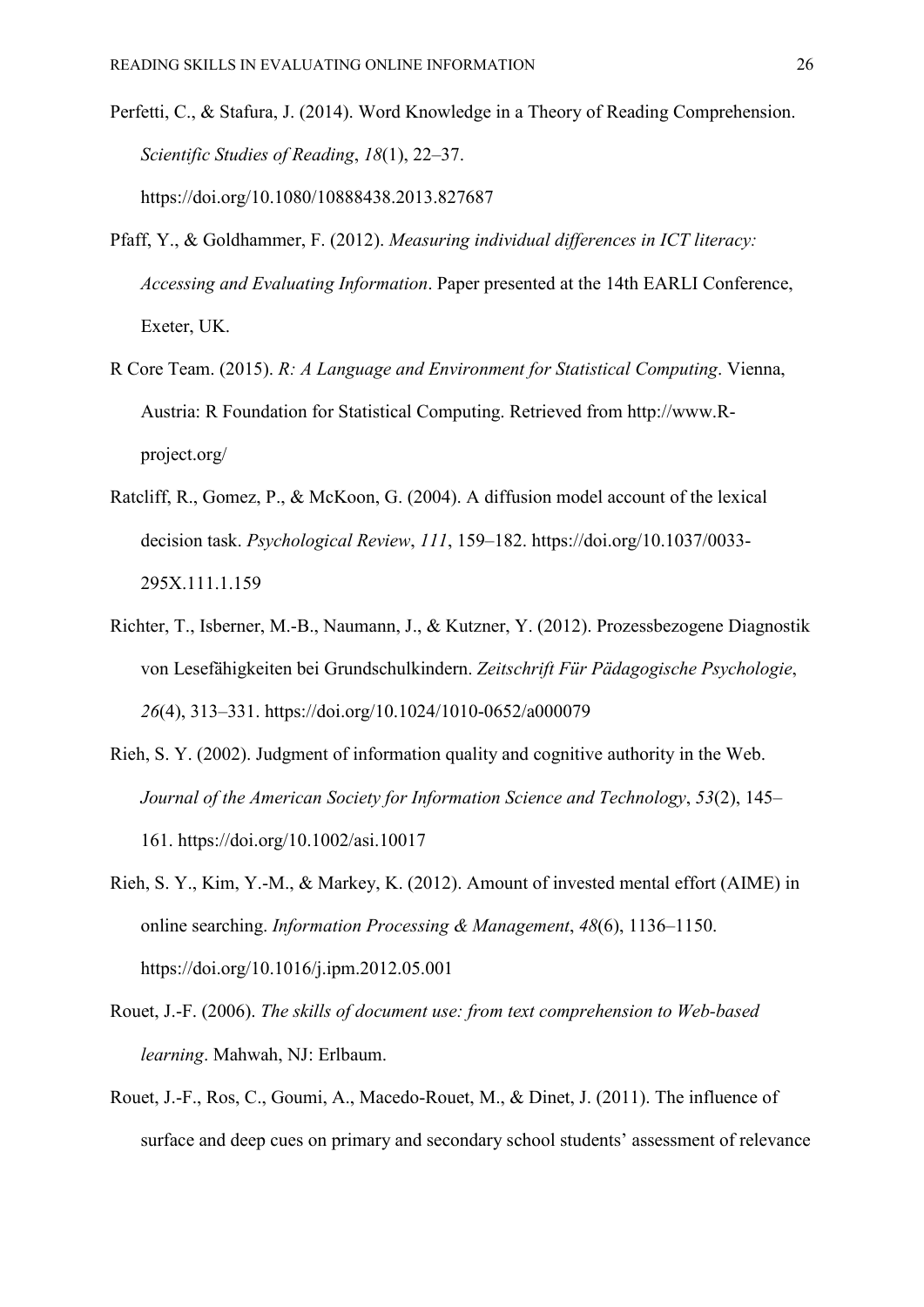in Web menus. *Learning and Instruction*, *21*(2), 205–219. https://doi.org/10.1016/j.learninstruc.2010.02.007

- Sabatini, J. (2015). *Understanding the Basic Reading Skills of U.S. Adults: Reading Components in the PIAAC Literacy Survey*. Princeton, N.J.: Educational Testing Service.
- Salmerón, L., Cañas, J. J., Kintsch, W., & Fajardo, I. (2005). Reading Strategies and Hypertext Comprehension. *Discourse Processes*, *40*(3), 171–191. https://doi.org/10.1207/s15326950dp4003\_1
- Salmerón, L., Kammerer, Y., & García-Carrión, P. (2013). Searching the Web for conflicting topics: Page and user factors. *Computers in Human Behavior*, *29*(6), 2161–2171. https://doi.org/10.1016/j.chb.2013.04.034
- Salmerón, L., Naumann, J., García, V., & Fajardo, I. (2016). Scanning and deep processing of information in hypertext: an eye tracking and cued retrospective think-aloud study. *Journal of Computer Assisted Learning*. https://doi.org/10.1111/jcal.12152
- Samuels, S. J., & Flor, R. F. (1997). The importance of automaticity for developing expertise in reading. *Reading & Writing Quarterly*, *13*, 107–121.
- Schroeder, S. (2011). What Readers Have and Do: Effects of Students' Verbal Ability and Reading *Journal of Educational Psychology*, *103*(4), 877–896. https://doi.org/10.1037/a0023731
- van Deursen, A. J. A. M., & van Dijk, J. A. G. M. (2009). Using the Internet: Skill related problems in users' online behavior. *Interacting with Computers*, *21*(5–6), 393–402. https://doi.org/10.1016/j.intcom.2009.06.005
- Voss, A., Rothermund, K., & Voss, J. (2004). Interpreting the parameters of the diffusion model: An empirical validation. *Memory & Cognition*, *32*(7), 1206–1220.
- Voss, A., & Voss, J. (2007). Fast-dm: A free program for efficient diffusion model analysis. *Behavior Research Methods*, *39*(4), 767–775.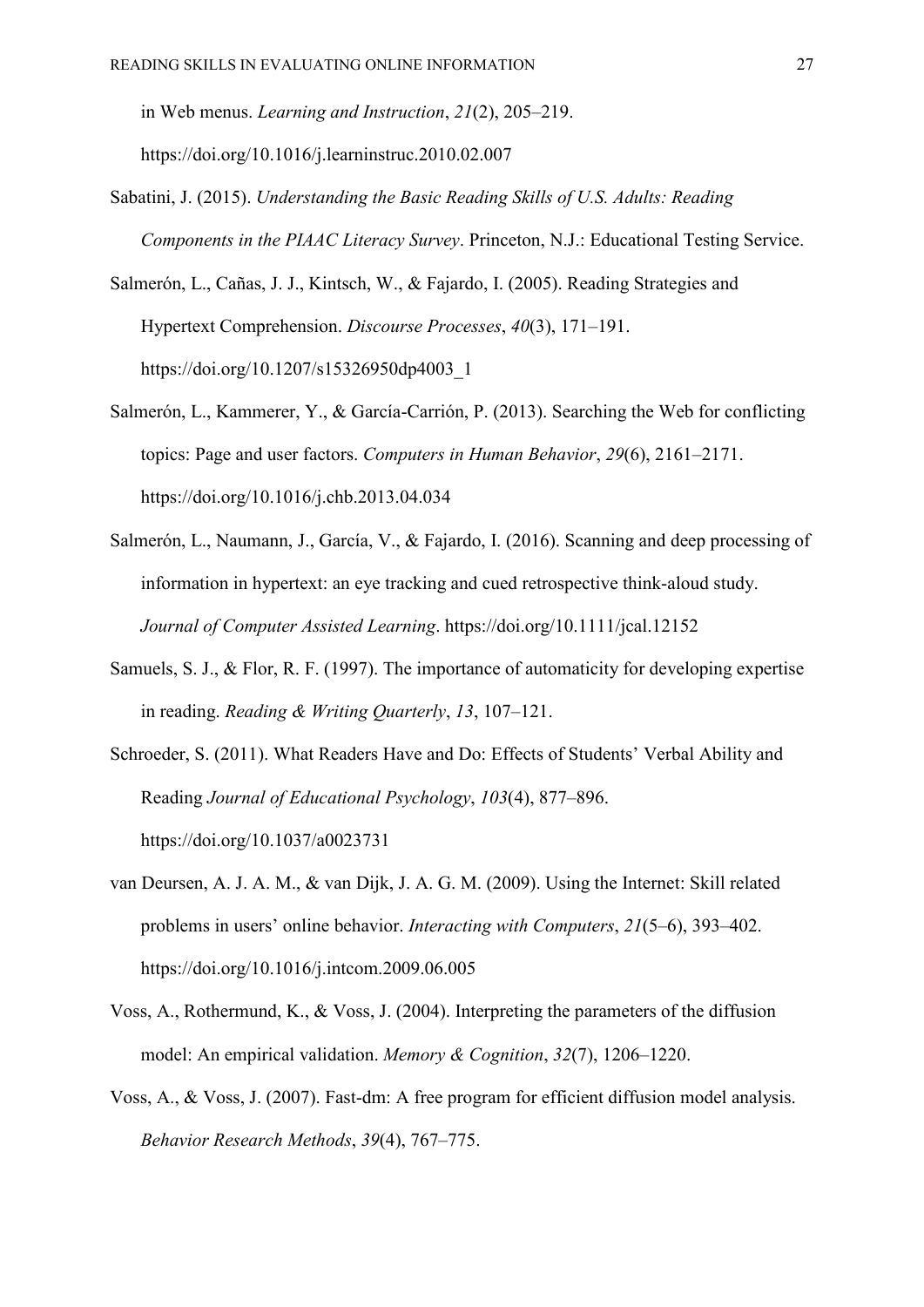- Walczyk, J. J. (2000). The interplay between automatic and control processes in reading. *Reading Research Quarterly*, *35*(4), 554–566.
- Walraven, A., Brand-Gruwel, S., & Boshuizen, H. P. A. (2008). Information-problem solving: A review of problems students encounter and instructional solutions. *Computers in Human Behavior*, *24*(3), 623–648. https://doi.org/10.1016/j.chb.2007.01.030
- Wirth, W., Böcking, T., Karnowski, V., & von Pape, T. (2007). Heuristic and Systematic Use of Search Engines. *Journal of Computer-Mediated Communication*, *12*(3), 778–800. https://doi.org/10.1111/j.1083-6101.2007.00350.x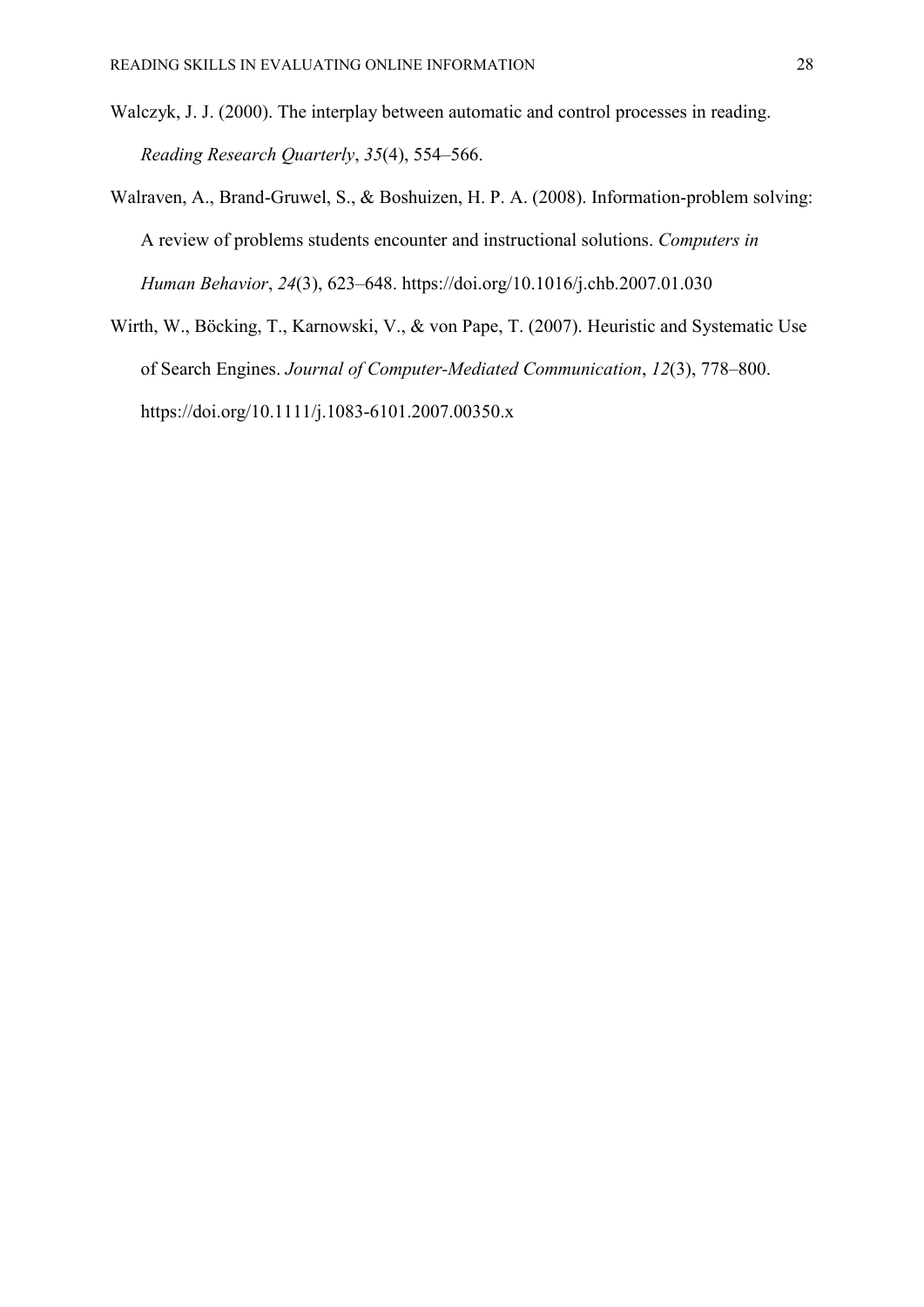# **Appendix**

## *Overview of content, characteristics, and easiness of the TEO items*

| <b>Item</b> | <b>Search task</b>                                   | Number of | <b>Variability</b>      | <b>Type</b>               | Item                 |
|-------------|------------------------------------------------------|-----------|-------------------------|---------------------------|----------------------|
|             |                                                      |           | hyperlinks in relevance |                           | <b>Easiness (SE)</b> |
| item 1      | How to stop smoking                                  | 6         | 0.76                    | SERP only                 | $-0.57(0.13)$        |
| item 2      | Prepare a presentation on autoimmune diseases        | 6         | 0.08                    | SERP only                 | 0.24(0.13)           |
| item 3      | How to replace a light bulb                          | 6         | 1.86                    | SERP only                 | $-1.78(0.16)$        |
| item 4      | Prepare a presentation on migraine                   | 6         | 0.17                    | SERP only                 | $-0.45(0.14)$        |
| item 5      | How to clean a drain                                 | 10        | $-0.37$                 | two SERPs                 | $-1.44(0.15)$        |
| item 6      | Learning about climbing sports                       | 10        | $-0.39$                 | two SERPs                 | 0.14(0.13)           |
| item 7      | Learning about sailing sports                        | 10        | $-0.34$                 | two SERPs                 | $-1.03(0.14)$        |
| item 8      | Prepare a presentation on alternative energy sources | 10        | $-0.45$                 | two SERPs                 | $-1.14(0.14)$        |
| item 9      | Learning about diving sports                         | 5         | 0.57                    | SERP with websites        | $-1.31(0.14)$        |
| item 10     | Learning about lunar eclipse                         | 3         | $-1.91$                 | SERP with websites        | 0.30(0.13)           |
| item 11     | How to treat a common cold                           | 5         | $-1.17$                 | <b>SERP</b> with websites | $-2.42(0.18)$        |
| item 12     | How to change a bicycle chain                        | 3         | $-0.85$                 | SERP with websites        | $-0.66(0.14)$        |
| item 13     | Prepare a presentation on computer viruses           | 5         | 1.05                    | SERP with websites        | 0.54(0.14)           |
| item 14     | How to treat a sunstroke                             | 3         | 1.20                    | SERP with websites        | $-0.10(0.13)$        |
| item 15     | Learning about algae                                 | 5         | 0.81                    | SERP with websites        | $-2.59(0.19)$        |
| item 16     | How to treat acne                                    | 3         | $-1.02$                 | SERP with websites        | $-0.91(0.14)$        |

*Note*. Values of 'variability of variance' are *z*-standardized. Item easiness was estimated from the baseline model.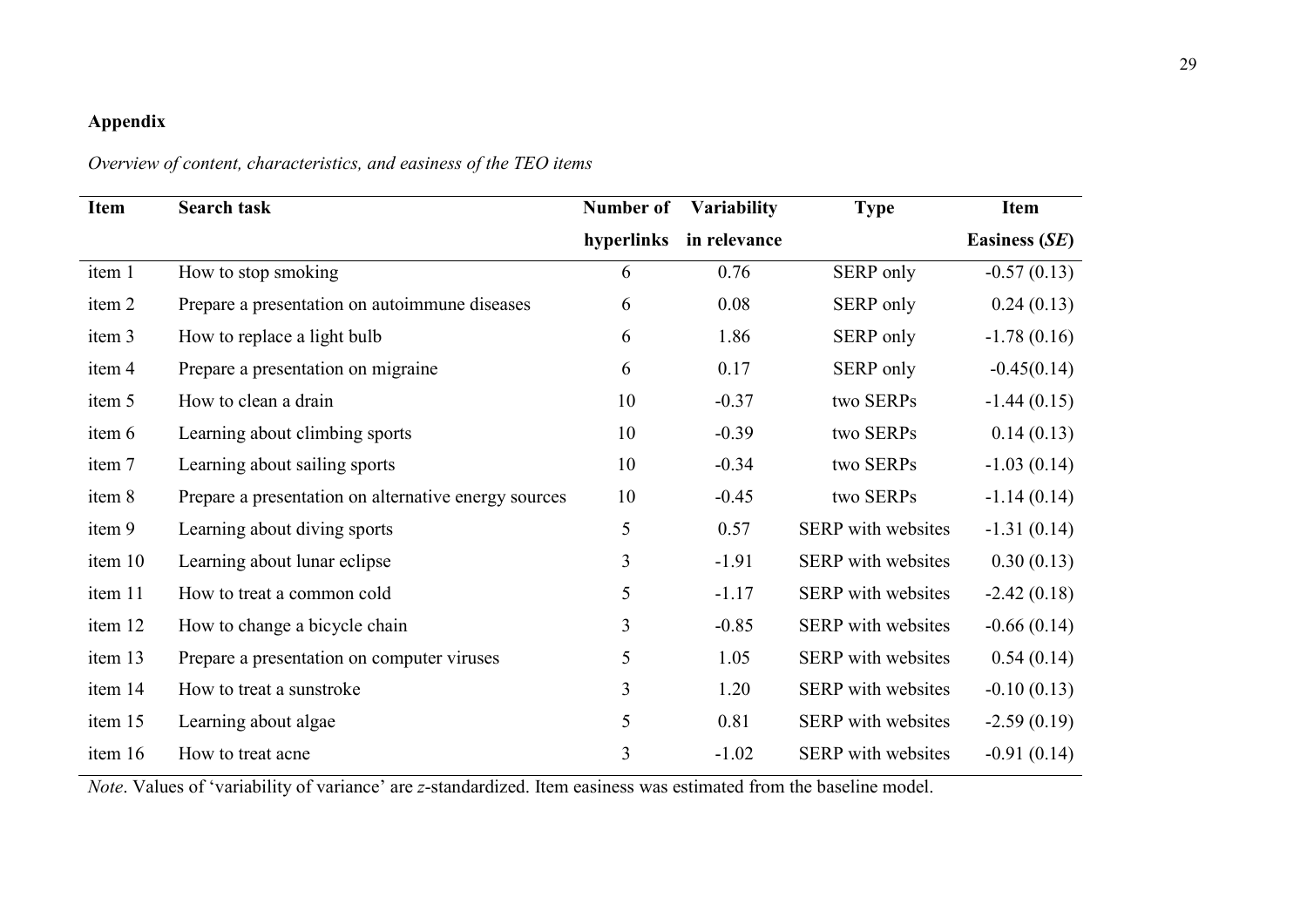| <b>WR</b>            |     |                  | <b>SI</b> |     |                  |       |  |                  | <b>Combined model</b>       |     |                  |     |
|----------------------|-----|------------------|-----------|-----|------------------|-------|--|------------------|-----------------------------|-----|------------------|-----|
|                      |     | $\boldsymbol{p}$ |           |     | $\boldsymbol{p}$ |       |  | $\boldsymbol{p}$ |                             |     | $\boldsymbol{p}$ |     |
| .19                  | .05 | ***<br>< 001     |           |     |                  |       |  |                  | .07                         | .04 | .086             |     |
|                      |     |                  | .21       | .05 | ***<br>< 0.01    |       |  |                  | $.10\,$                     | .05 | $.028$ *         |     |
|                      |     |                  |           |     |                  | .47   |  | ***<br>< 0.01    | .42                         | .05 | < 001            | *** |
| $\Delta R^2$<br>1.8% |     |                  | 0.9%      |     |                  | 19.6% |  |                  | 19.3%                       |     |                  |     |
|                      |     | Est. SE          |           |     | Est. SE          |       |  |                  | <b>RC</b><br>Est. SE<br>.05 |     | Est. SE          |     |

*Effects of reading skills on evaluating online information* 

*Notes*. \*  $p < .05$ ; \*\*  $p < .01$ ; \*\*\*  $p < .001$ .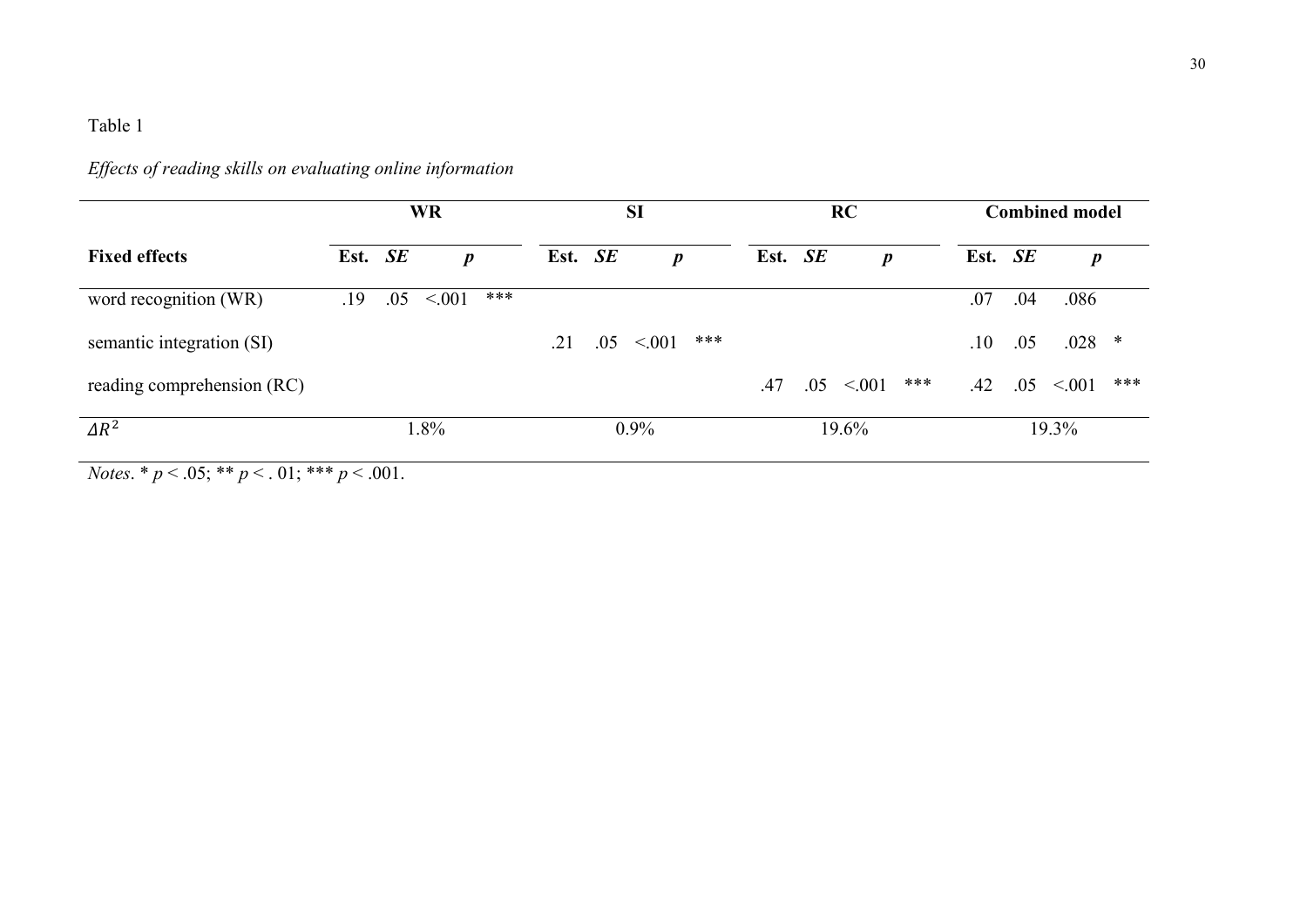|                            |         | <b>WR</b> | <b>SI</b>        |         |     |                  |     | RC      |     | <b>Combined model</b> |     |         |     |                  |     |
|----------------------------|---------|-----------|------------------|---------|-----|------------------|-----|---------|-----|-----------------------|-----|---------|-----|------------------|-----|
| <b>Fixed effects</b>       | Est. SE |           | $\boldsymbol{p}$ | Est. SE |     | $\boldsymbol{p}$ |     | Est. SE |     | $\boldsymbol{p}$      |     | Est. SE |     | $\boldsymbol{p}$ |     |
| word recognition (WR)      | .18     | .05       | ***<br>< 0.01    |         |     |                  |     |         |     |                       |     | .07     | .05 | .086             |     |
| WR : VIR                   | .03     | .03       | .141             |         |     |                  |     |         |     |                       |     | .00.    | .03 | .499             |     |
| semantic integration (SI)  |         |           |                  | .21     | .05 | < 0.01           | *** |         |     |                       |     | .10     | .05 | $.027$ *         |     |
| SI: VIR                    |         |           |                  | .04     | .03 | .093             |     |         |     |                       |     | .01     | .03 | .392             |     |
| reading comprehension (RC) |         |           |                  |         |     |                  |     | .47     | .05 | < 0.01                | *** | .42     | .05 | < 001            | *** |
| RC: VIR                    |         |           |                  |         |     |                  |     | .10     | .03 | .001                  | **  | .10     | .04 | $.002$ *         |     |

*Effects of reading skills on evaluating online information in interaction with the variability in relevance (VIR) within items* 

*Notes.* \*  $p < .05$ ; \*\*  $p < .01$ ; \*\*\*  $p < .001$ .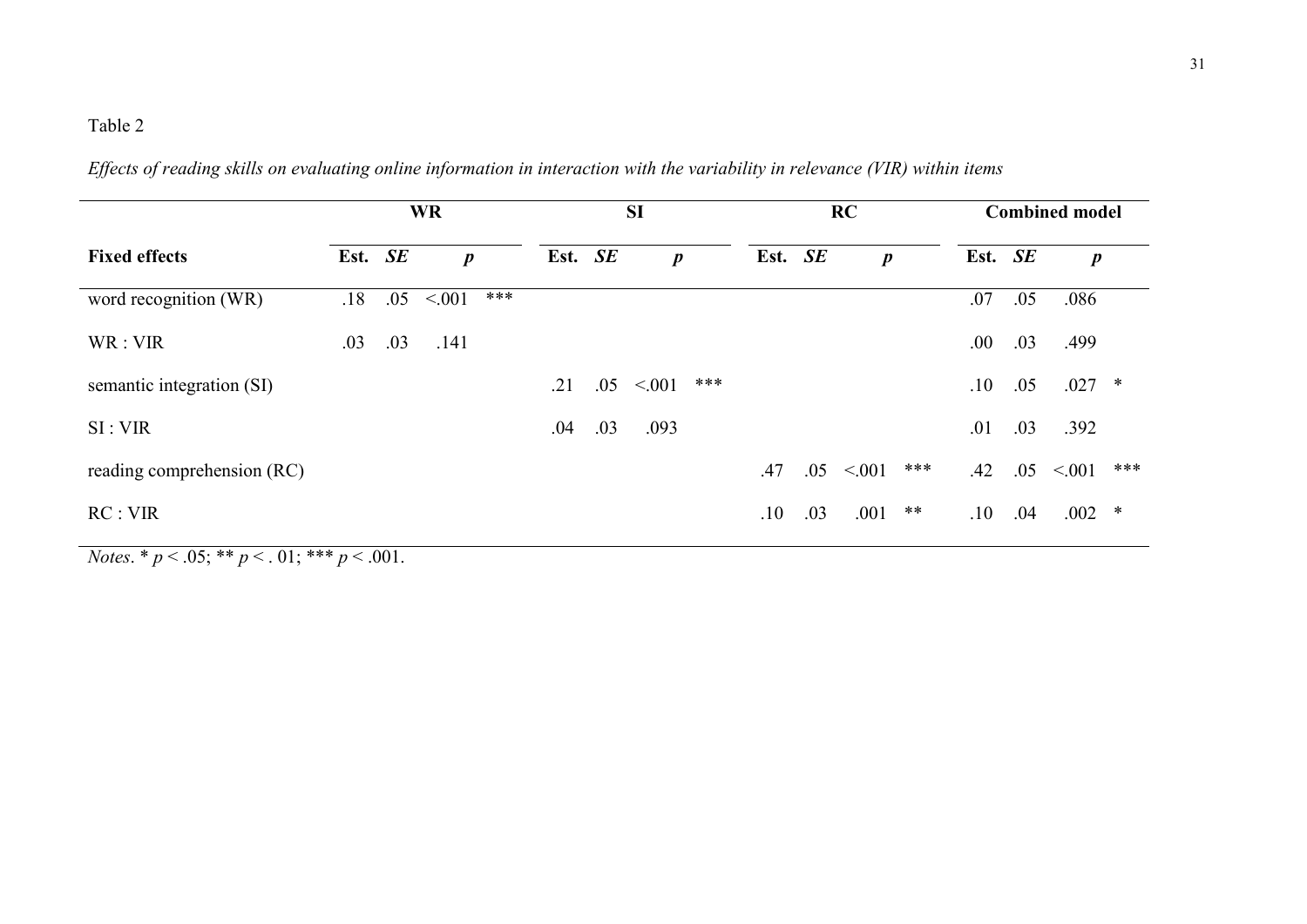|                              |         |     | <b>WR</b>        |      |           | <b>SI</b>        |     |      |      | <b>RC</b> | <b>Combined model</b><br>Est. SE<br>$\boldsymbol{p}$<br>***<br>1.08<br>.16<br>.12<br>.16<br>$-.05$<br>.17<br>.12<br>.12<br>.17<br>.18 |     |     |                  |     |
|------------------------------|---------|-----|------------------|------|-----------|------------------|-----|------|------|-----------|---------------------------------------------------------------------------------------------------------------------------------------|-----|-----|------------------|-----|
| <b>Fixed effects</b>         | Est. SE |     | $\boldsymbol{p}$ | Est. | <b>SE</b> | $\boldsymbol{p}$ |     | Est. | SE   |           |                                                                                                                                       |     |     | $\boldsymbol{p}$ |     |
| navigated between SERPs      | 1.29    | .16 | ***<br>< 0.01    | 1.29 | 0.16      | < 0.01           | *** | 1.13 | 0.16 | < 001     |                                                                                                                                       |     |     | < 001            | *** |
| word recognition (WR)        | .25     | .12 | $.015$ *         |      |           |                  |     |      |      |           |                                                                                                                                       |     |     | .088             |     |
| navigated between SERPs : WR | .09     | .16 | .276             |      |           |                  |     |      |      |           |                                                                                                                                       |     |     | .384             |     |
| semantic integration (SI)    |         |     |                  | .25  | .12       | $.015$ *         |     |      |      |           |                                                                                                                                       |     |     | .150             |     |
| navigated between SERPs : SI |         |     |                  | .25  | .17       | .065             |     |      |      |           |                                                                                                                                       |     |     | .149             |     |
| reading comprehension (RC)   |         |     |                  |      |           |                  |     | .52  | .13  | < 001     | ***                                                                                                                                   | .45 | .14 | .001             | **  |
| navigated between SERPs : RC |         |     |                  |      |           |                  |     | .34  | .17  | .021      | ∗                                                                                                                                     | .31 | .18 | $.039$ *         |     |

*Effects of reading skills on evaluating online information depending on students' navigation behavior in items with two SERPs*

*Notes*. Reference category for the navigation variable is "no navigation". \*  $p < .05$ ; \*\*  $p < .01$ ; \*\*\*  $p < .001$ .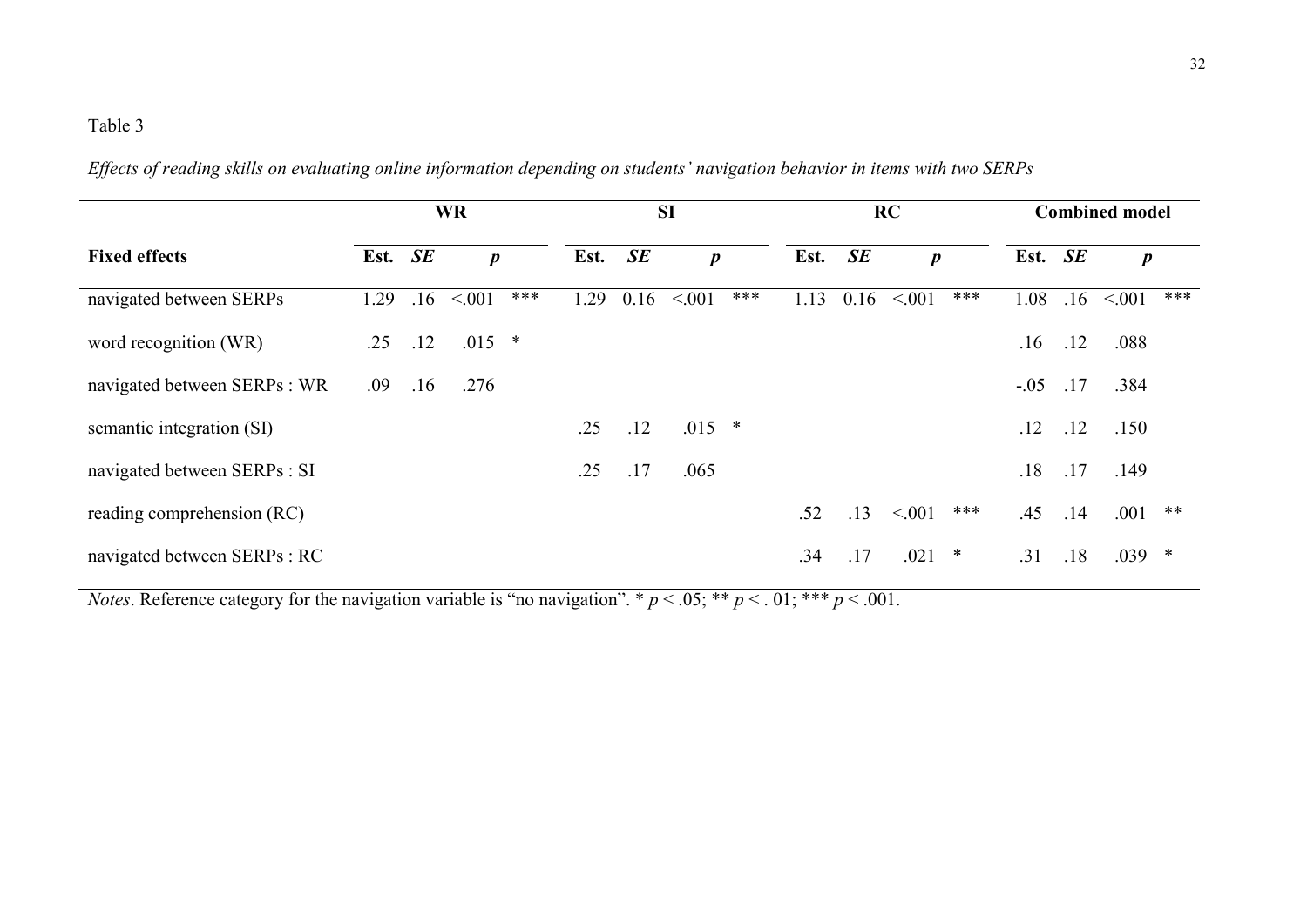|                            | <b>WR</b> |     |                  |     |         | <b>SI</b> |                  |        |         |         | RC               | <b>Combined model</b> |         |                  |  |  |
|----------------------------|-----------|-----|------------------|-----|---------|-----------|------------------|--------|---------|---------|------------------|-----------------------|---------|------------------|--|--|
| <b>Fixed effects</b>       | Est. SE   |     | $\boldsymbol{p}$ |     | Est. SE |           | $\boldsymbol{p}$ |        | Est. SE |         | $\boldsymbol{p}$ | Est. SE               |         | $\boldsymbol{P}$ |  |  |
| navigated to websites      | 1.05      | .09 | < 001            | *** | .99     | .10       | < 0.01           | ***    | .87     | .10     | ***<br>< 001     | .85                   | $.10\,$ | ***<br>< 001     |  |  |
| word recognition (WR)      | .14       | .07 | $.020*$          |     |         |           |                  |        |         |         |                  | .14                   | .07     | $.026$ *         |  |  |
| navigated to websites : WR | $-.03$    | .09 | .371             |     |         |           |                  |        |         |         |                  | $-12$                 | .10     | .120             |  |  |
| semantic integration (SI)  |           |     |                  |     | .01     | .06       | .412             |        |         |         |                  | $-.03$                | .06     | .344             |  |  |
| navigated to websites : SI |           |     |                  |     | .20     | .10       | .022             | $\ast$ |         |         |                  | .14                   | .10     | .086             |  |  |
| reading comprehension (RC) |           |     |                  |     |         |           |                  |        | .07     | .06     | .120             | .02                   | .07     | .381             |  |  |
| navigated to websites : RC |           |     |                  |     |         |           |                  |        | .36     | $.10\,$ | ***<br>< 001     | .38                   | .11     | ***<br>< 0.01    |  |  |

*Effects of reading skills on evaluating online information depending on students' navigation behavior in items containing one SERP with websites* 

*Notes*. Reference category for the navigation variable is "no navigation". \*  $p < .05$ ; \*\*  $p < .01$ ; \*\*\*  $p < .001$ .